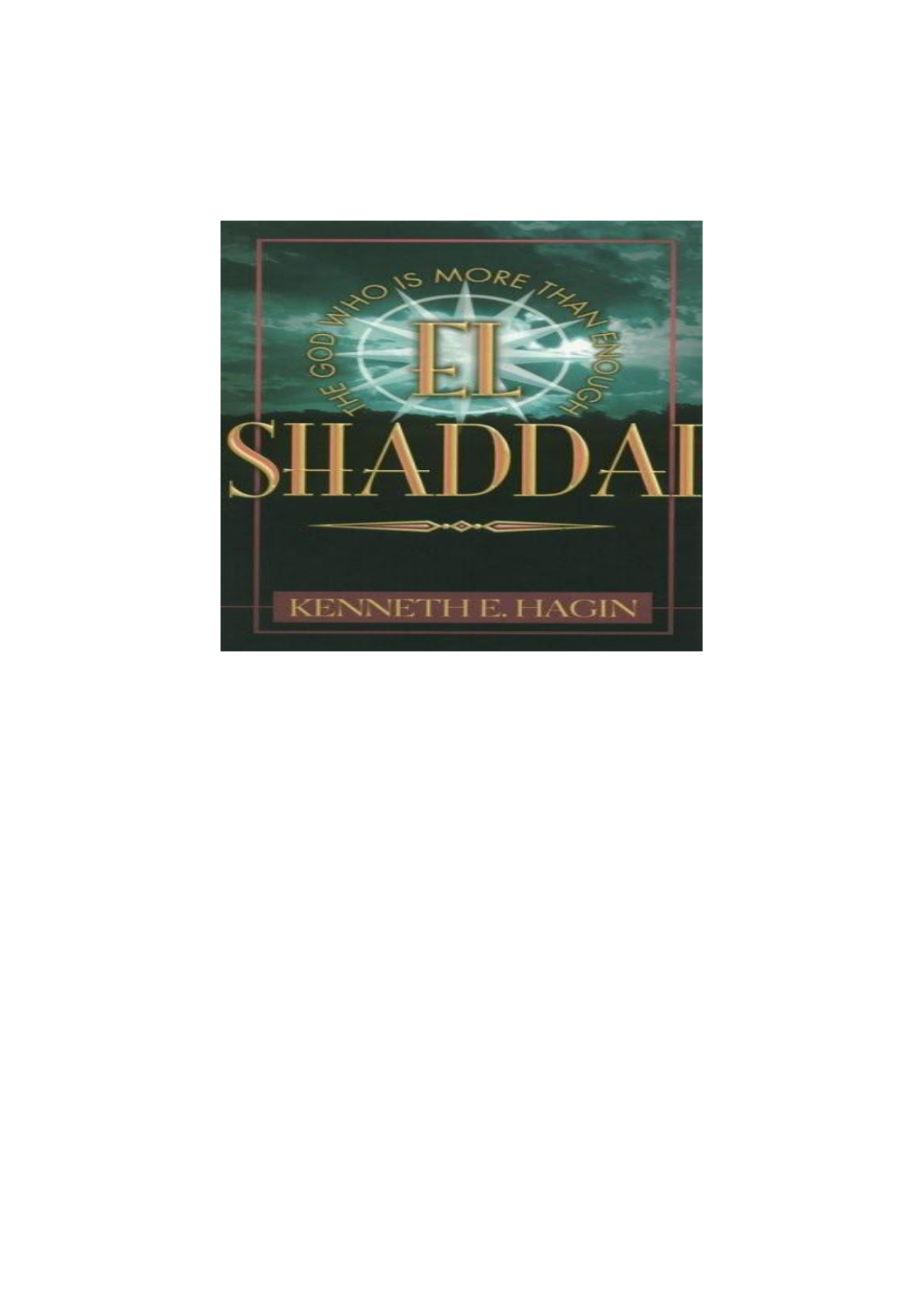# EL SHADDAI

**The God Who Is More Than Enough The God Who Satisfies With Long Life**

Kenneth E. Hagin

*Contents*

**Chapter 1 - The God Who Is More Than Enough Chapter 2 - Seven Things God Wants To Do for You Chapter 3 - How To Enjoy a Long Life Chapter 4 - The Man Who Couldn't Be Saved** *Chapter 1 - The God Who Is More Than Enough*

*Because he hath set his love upon me, therefore will I deliver him: I will set him on high, because he hath known my name.*

*He shall call upon me, and I will answer him: I will be with him in trouble; I will deliver him, and honour him. WITH LONG LIFE WILL I SATISFY HIM, and shew him my salvation [deliverance].*

**—Psalm 91:14-16**

*And when Abram was ninety years old and nine, the Lord appeared to Abram, and said unto him, I am the Almighty God; walk before me, and be thou perfect.* **—Genesis 17:1**

When the Lord God appeared to Abram, what He actually said in Hebrew was, "I am El Shaddai ......

*El Shaddai* is one of seven covenant names through which God revealed Himself to Israel. In Hebrew, *El Shaddai* means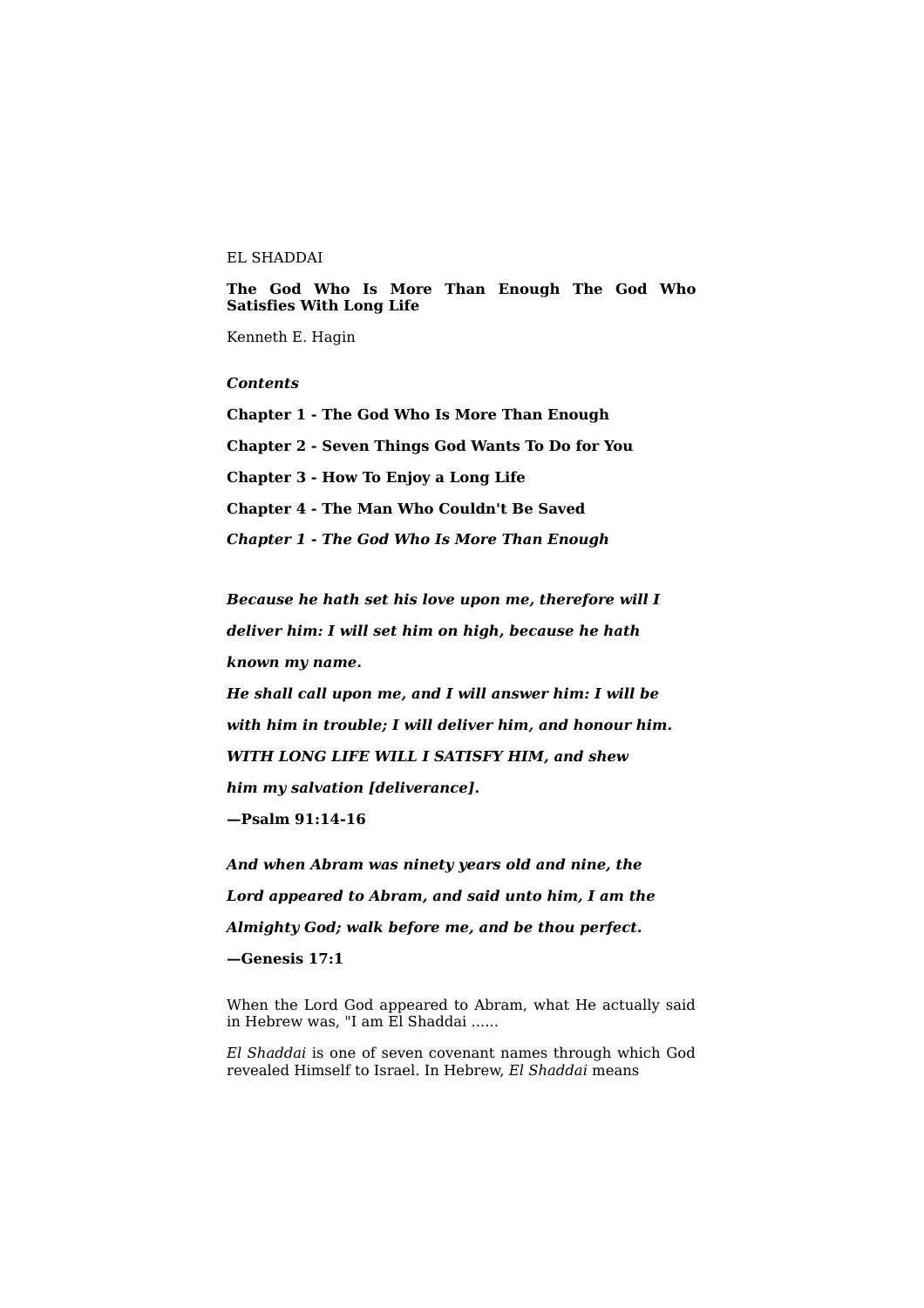"the All-Sufficient One," or "the God who is more than enough."

The translators of the King James Version translated *El Shaddai* as "Almighty God." I like that. If He is the All-Sufficient One, then He is Almighty: the One who is more than enough.

All through the Old Testament, Almighty God revealed and unveiled Himself as the God who is more than enough.

He is the God of Abraham, Isaac, and Jacob. He said to Abraham, *"thy seed shall be a stranger in a land that is not theirs, and shall serve them; and they shall afflict them four hundred years; And also that nation, whom they shall serve, will I judge: and afterward shall they come out with great substance"* (Gen. 15:13,14).

Four hundred and thirty years went by. God came on the scene and spoke to a man by the name of Moses, who led the children of Israel out of Egypt.

As they were leaving, however, Pharoah's heart was hardened. He went after them with his soldiers, intending to recapture them and make them his slaves again.

The children of Israel stood on the shore of the Red Sea crying, "What are we going to do? What are we going to do?"

The Egyptians were behind them, and the Red Sea was before them. On one side of them was wilderness, and on the other side were mountains.

**The God who is more than enough** spoke to Moses and said, "Stretch forth thy rod." When Moses did so; the waters of the Red Sea parted long enough for the children of Israel to go across on dry ground. They were delivered!

When the Egyptian army attempted to follow, they were drowned in the depths of the sea.

A modernistic preacher wrote, "Well, really, that wasn't much of a miracle. The water was only *ankle deep* at the place they forded."

When I read that, I thought, *Dear Lord! That poor simpleton thinks a whole army drowned in ankle-deep water! It would have been a greater miracle than ever for a whole army to drown in ankle-deep water!*

The issue is not that they drowned in ankle-deep water; the issue is that God divided the waters and Israel crossed over dryshod. It happened just like the Bible says it happened: God divided the Red Sea.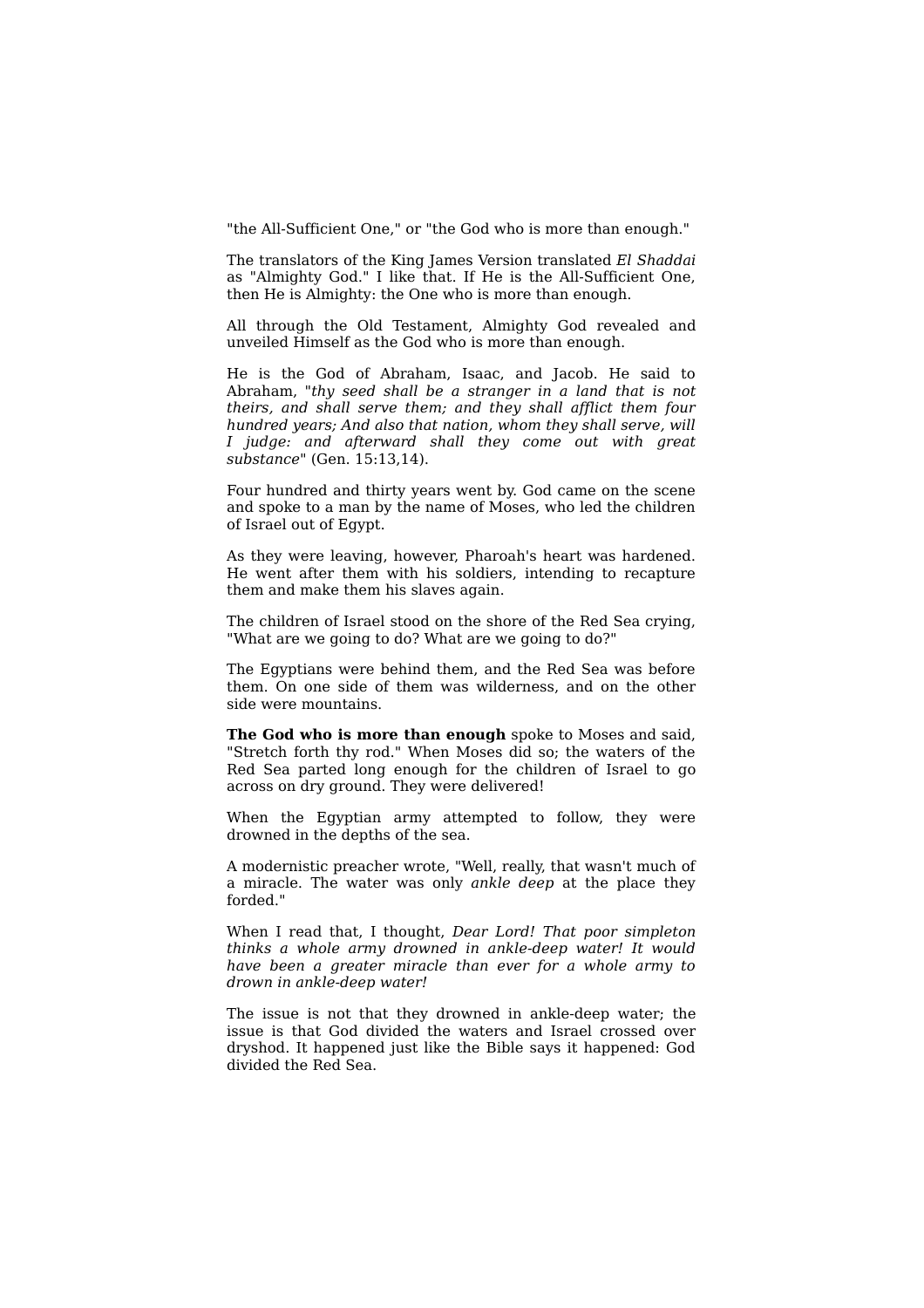When the children of Israel arrived safely on the other side, the women got out their musical instruments and began to sing and dance. In the song the Spirit of God gave them, it said, " *the depths were CONGEALED in the heart of the sea*" (Exod. 15:8).

"Congealed" water is frozen water. God made the water stand up on both sides like a wall. He froze it. The children of Israel walked across the sea on dry ground. The Word was spoken, and the water came together again. **He's more than enough!**

Once the children of Israel had reached Canaan's land, they ran into other difficulties. One day they were fighting a crucial battle against their enemies. It was getting dark. If night fell, they might lose the battle. Joshua, their leader, prayed that the sun and moon stand still in the sky (Joshua 10:13).

*And God stopped the whole universe because a man of God prayed!* God could do that because He is the Almighty God—the All-Sufficient One—the God who is **more than enough!**

All through the Old Testament, we see this God who is more than enough revealing Himself in the lives of men and women: patriarchs, prophets, priests, and kings.

We see Elijah praying on Mount Carmel and the fire of God falling from heaven to consume the sacrifice. The prophets of Baal were defeated (1 Kings 18). **He's the God who is more than enough!**

We see David's mighty men of war and think we are reading the exploits of supermen. Although they did supernatural feats, they themselves were not wounded or killed. They overcame their enemies because the power of God was upon them. **He's the God who is more than enough**, even in the midst of war!

Coming over to the New Testament, we see Jesus appear on the scene and declare, " *he that hath seen me hath seen the Father*" (John 14:9). He told the Jews, " *Your father Abraham rejoiced to see my day: and he saw it, and was glad*" (John 8:56).

They answered, " *Thou art not yet fifty years old, and hast thou seen Abraham?* " (v. 57).

Jesus said, " *Before Abraham was, I am*" (v. 58).

God had revealed Himself to Moses in the Old Testament as the great God I AM. Jesus was trying to tell the Jews, " I am that God. You are looking at God right now." The Lord Jesus Christ demonstrated in His earth walk that He is the great God I AM.

#### **He is more than enough!**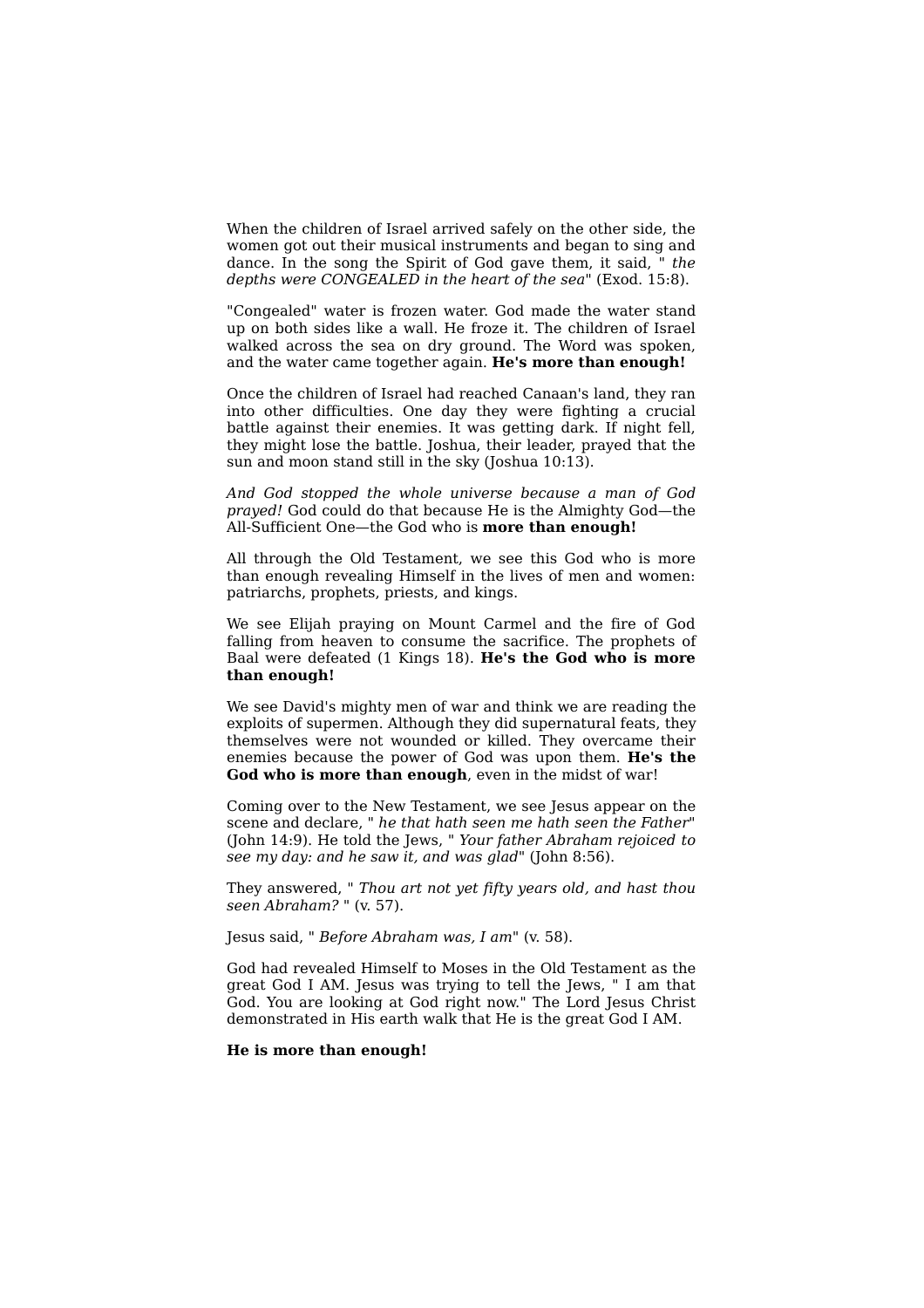We see Jesus and the disciples out in the wilderness with the multitude. This was the occasion He preached what we call "The Sermon on the Mount." The people had been without food for several days and were almost fainting from hunger. Jesus told His disciples to give the multitude food to eat.

They replied, "We don't have anything!"

They looked around and all they found was a little boy who offered them his lunch: five barley loaves and two small fish (John 6:9).

Jesus had them seat the crowd in groups. He took the little boy's lunch and fed the 5,000. **He's more than enough!**

A famous modernist preacher said, "Well, that's really no miracle. After all, the loaves of bread were *bigger* in that day than they are today."

He was forgetting that was just one little boy's lunch!

# **When Jesus comes on the scene, He is more than enough!**

We see Jesus attending a wedding in Cana of Galilee with His mother. She told Him they had run out of wine, and she instructed the servants, " *Whatsoever he saith unto you, do it*" (John 2:5).

Jesus told them to fill the water pots with water and carry them to the governor of the feast. By the time they got there, the water had been turned into wine, and the governor exclaimed, " *You've saved the best till last!* " **He's more than enough!**

We see Jesus approaching the city of Nain and finding a funeral procession coming out of the gates, bound for the cemetery. The dead man was the only son of a widow. So Jesus, **the One who is more than enough**, stopped the procession, walked up to the coffin, and commanded the fellow to get up. He did, and Jesus restored him to his mother. **He's more than enough!**

Word came to Jesus one day that His friend, Lazarus, was dying, but Jesus purposely tarried a few more days before making His way to Bethany.

When Martha learned that He was coming, she ran out to meet him, saying, "Oh, Master, if only You had been here, Lazarus would not have died!"

He said, "Your brother shall rise again."

Martha replied, "Oh, we know that he will rise again in the resurrection at the last day."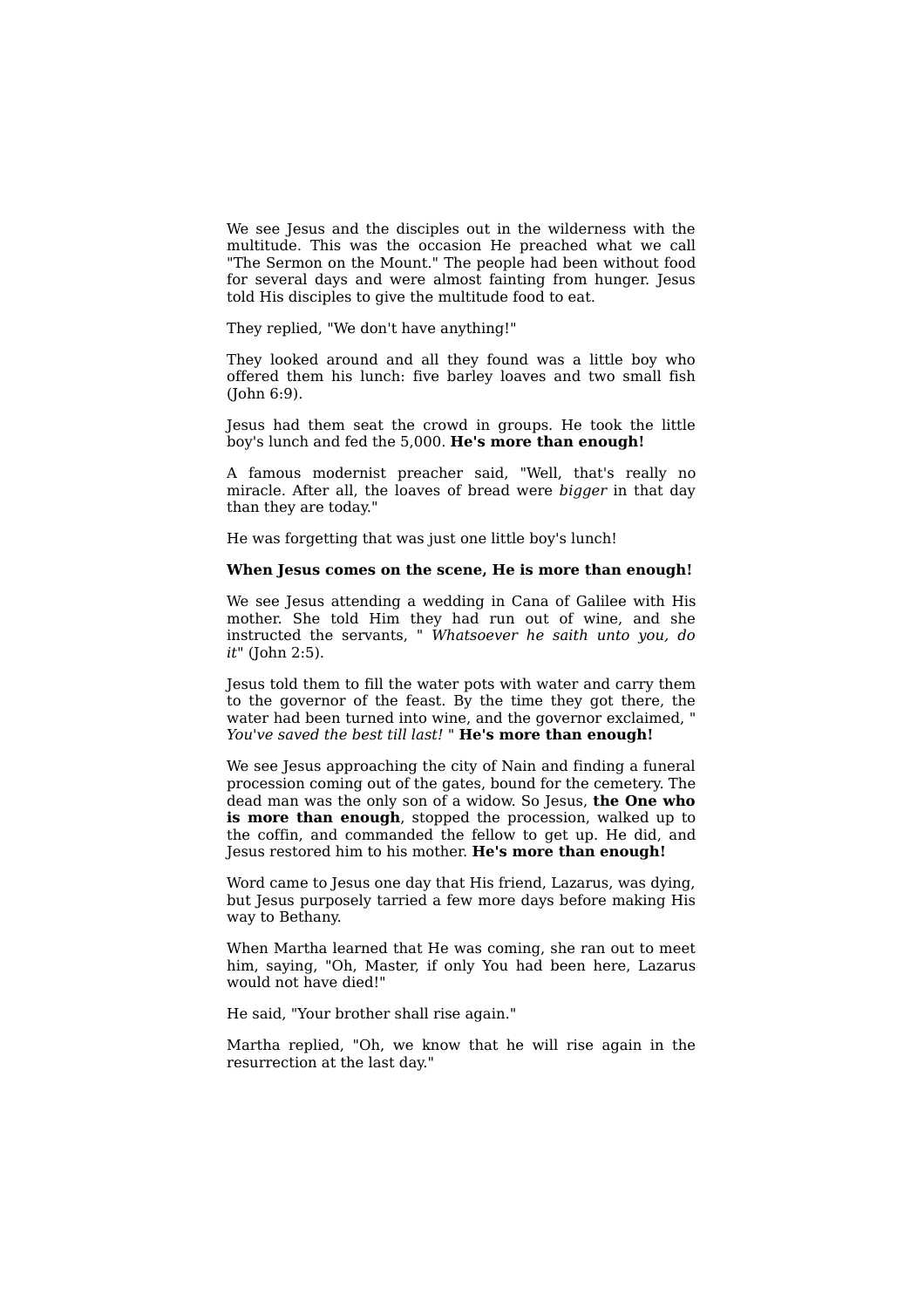Jesus said, "I am the resurrection and the life." Then He said, "Take Me to his sepulchre."

Lazarus' body had been placed in a cave which was sealed with a stone.

When Jesus ordered them to roll away the stone, they protested. "Oh," they said, "by this time he stinks!" But they did what He asked.

Jesus said, "Lazarus, come forth!" Lazarus came forth, still wrapped and bound in graveclothes. Jesus said, "Loose him and let him go."

### *The God who is more than enough is greater than death!*

Outside Jericho one day, Jesus saw a blind beggar named Bartimaeus sitting by the side of the road. When Bartimaeus heard that Jesus of Nazareth was approaching, he began to cry out, " *Jesus, thou son of David, have mercy on me!* " (Mark 10:47).

Jesus stopped and said, " *What wilt thou that I should do unto thee?* " And Bartimaeus said, " *Lord, that I might receive my sight.* "

## And, blessed be God, **He was more than enough!**

So often we want to delegate everything to the past. We say, "Oh, it was wonderful back there. God could do all those things back there. Isn't that wonderful?"

Or we want to skip over the present and talk about what it will be like when we all get to Heaven. "Someday it'll all be over," we say. "One of these days, I'm going to leave this vale of tears. Here I wander like a beggar through the heat and cold ......

Things can be different NOW if we'll believe God. Things will be different HERE if we'll trust Him. **He's the God who IS more than enough.**

He IS the All-Sufficient One. He is not just the God of yesterday; He's the God of NOW. He didn't say, "I'm the God who WAS more than enough." No! He didn't say, "I'm the God who WILL BE more than enough." He said, "I AM El Shaddai."

Because it was in the divine plan of God, Jesus took upon Himself our sins and our diseases. He put Himself into the hands of sinful man, was nailed to the cross, and gave up the ghost.

Jesus couldn't be killed until He was made sin for us. He took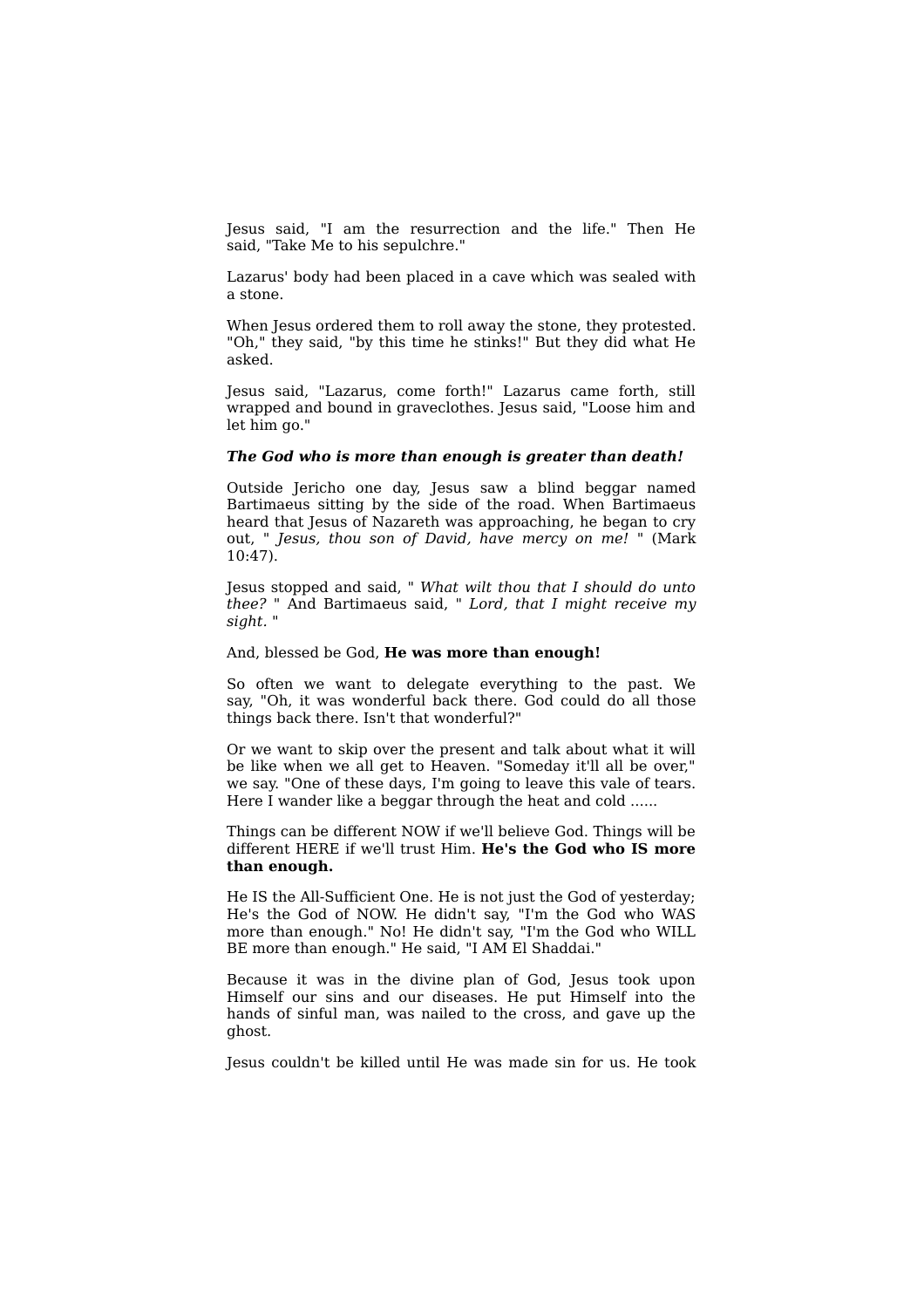our place. He had to go down into the prison house of death for us, because He was our substitute.

I can imagine that all the devils of hell raced up and down the back alleys of hell rejoicing, "We've defeated God's purpose!"

But on that third morning, the God who is more than enough said, "It is enough! He has satisfied the claims of Justice."

Death is of the enemy. The Word of God says that until Jesus was raised from the dead, Satan had the power of death.

But Jesus conquered death. Down in hell He put off from Himself the principalities and the powers, making an open show of them, triumphing over them in it (Col. 2:15). [He later told John on the Isle of Patmos, " *I am he that liveth, and was dead; and, behold, I am alive for evermore, and have the keys of hell and of death*" (Rev. 1:18).]

As He ascended, He went by the tomb and got His body.

Mary, arriving at the tomb intending to finish the embalming process, found His body gone. "Where have they laid Him?" she asked a man she supposed to be the gardener.

When He answered, Mary realized it was Jesus the risen Lord. She reached out to touch Him.

He said, " *Touch me not, for I am not yet ascended to my Father. but go to my brethren, and say unto them, I ascend unto my Father, and your Father, and to my God, and your God*" (John 20:17).

When He ascended on high, Jesus entered into the heavenly Holy of Holies with His own blood to offer as an eternal sacrifice for us.

Then He returned to earth and said to His disciples, "Peace be unto you."

They were frightened. "It's a spirit," they cried.

Jesus replied, " *Behold my hands and my feet, that it is I myself: handle me, and see: for a spirit hath not flesh and bones as ye see me have*" (Luke 24:39).

He had already offered His own precious blood on high.

Now they could touch Him.

Thank God, He is the Almighty God. He is the All-Sufficient One. **He is the God who is more than enough.**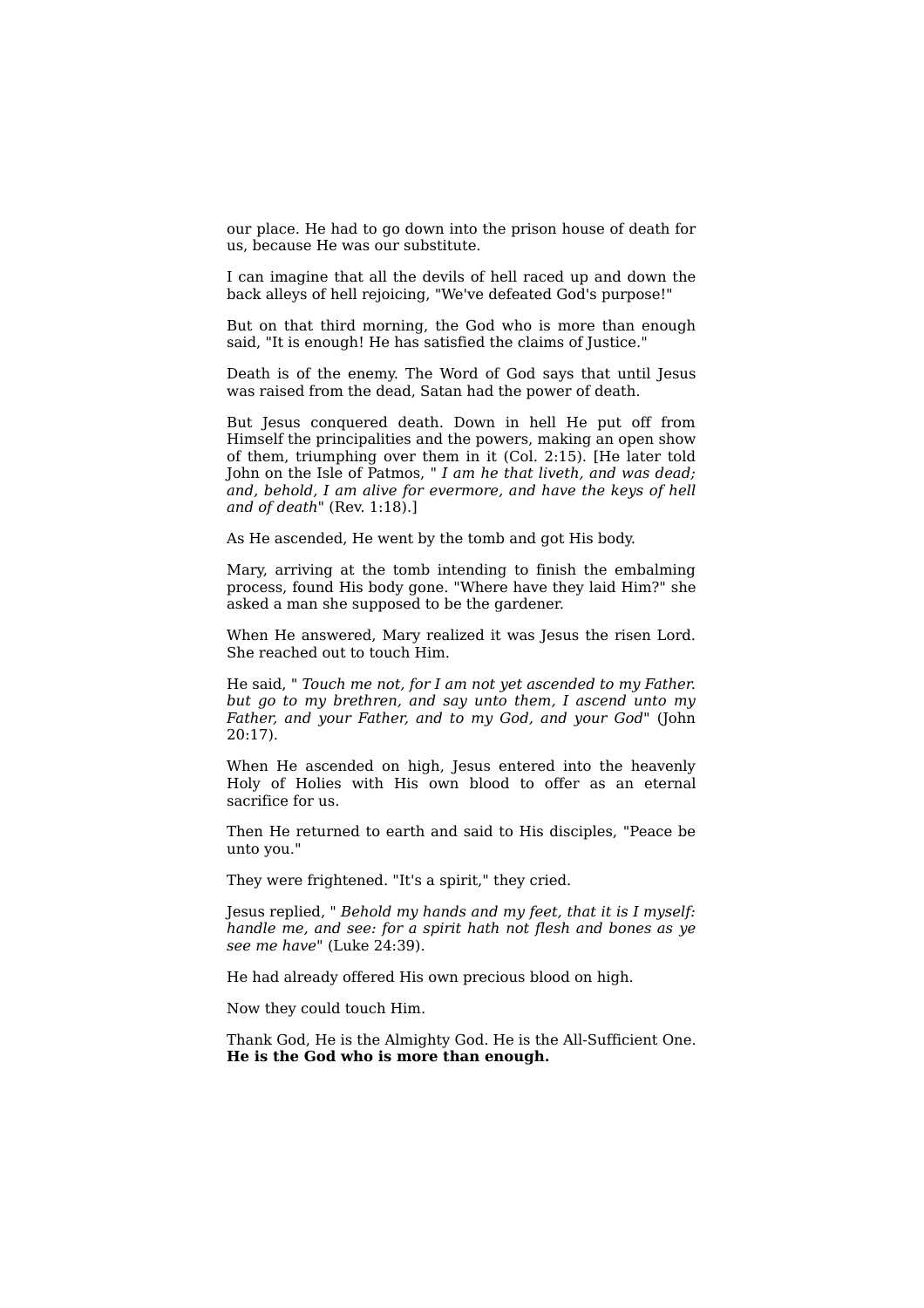# *Chapter 2*

#### *Seven Things God Wants To Do for You*

In the 91st Psalm, there are seven things *El Shaddai*—the God who is more than enough—said He will do for the person who sets his love upon Him:

"Because he hath set his love upon me, therefore will I

- (1) DELIVER HIM:
- (2) I will SET HIM ON HIGH, because he hath known my name.
- (3) He shall call upon me, and I WILL ANSWER HIM:
- (4) I WILL BE WITH HIM in trouble; I will deliver him,
- (5) and HONOUR HIM.
- (6) WITH LONG LIFE WILL I SATISFY HIM, and
- (7) SHEW HIM MY SALVATION."

We need to understand the importance of the simple phrase "I will" or "I shall."

A very learned man once addressed a group of us ministerial students. This man had an excellent working knowledge of many languages. In fact, when one of the students asked him how many languages he was fluent in, he replied, "thirty-two."

This scholar was a translator for the U.S. Government during World War I. He was recognized as the leading Hebrew and Greek scholar of his day.

The day he visited us, he was sitting reading his Greek New Testament. He said, "There are some things in the Greek—and this would be true in some cases in the Hebrew—for which we have no idiom in the English language.

"For instance," he said, "here in John's Gospel the 14th chapter and the 13th verse, where Jesus said, ' *whatsoever ye shall ask in my name, that will I do*,' the King James Version says, ' *I will.* '"

He went on to explain, "Now, the translators felt they ought to use either 'I will' or 'I shall,' because that is the strongest assertion you can make in the English language. You can't say anything stronger than 'I will do it,' or 'I shall do it.' The translators thought they should make it the strongest assertion that can be made in English."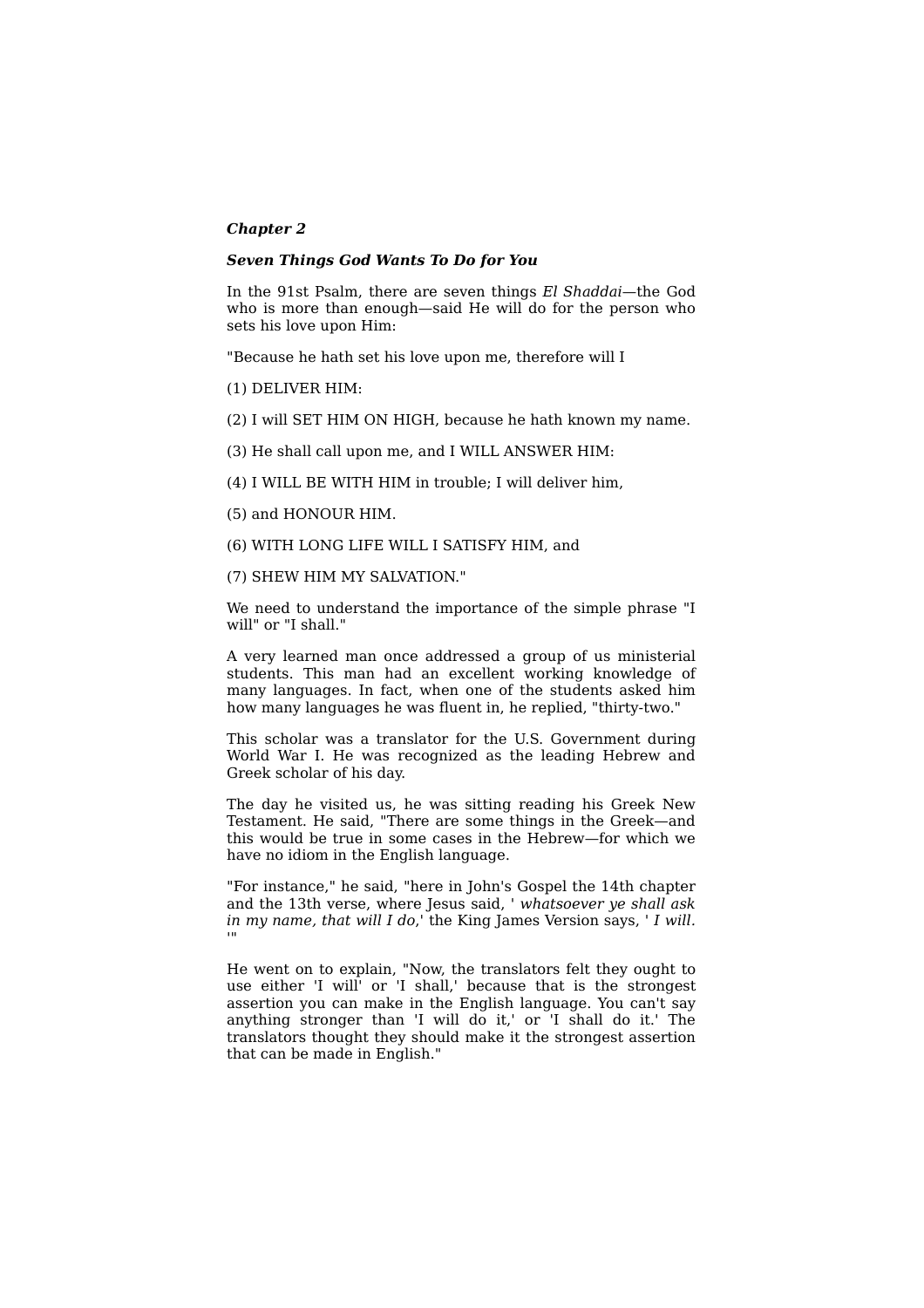The scholar read the verse to us in the original Greek (it was all Greek to me). Then he said, "Now I'm going to translate that literally for you."

This is what it *literally* says:

# **"If you will ask anything in My Name, if I don't have it,** *I'll make it for you"* **!**

"I'll make it for you"! And, thank God, He can. Because He is *El Shaddai*—**the God who is more than enough!**

I was reminded of this incident because in the 91st Psalm God says "I will do" the following seven things.

## **First: "I will DELIVER HIM."**

Thank God, this God who is more than enough is a delivering God!

As we saw earlier, He told Abraham his descendants would be sojourners in a foreign land for 400 years, but He promised, "I will bring them out with a strong hand."

God doesn't forget His promises: 430 years after their captivity began in Egypt, God raised up Moses and Aaron to lead Israel out of bondage—and He brought them out with a strong hand. He's still the same delivering God today! **He is more than enough!**

According to Acts 10:38, *"God anointed Jesus of Nazareth with the Holy Ghost and with power. who went about doing good, and healing ALL that were oppressed of the devil; for God was with him."*

Satan is the oppressor. Jesus is the Deliverer.

## **Second: "I will SET HIM ON HIGH, because he hath known my name."**

This point will be studied with the fifth point.

# **Third: "He shall call upon me, and I WILL ANSWER HIM."**

God always has been a prayer-answering God. All through the Bible, God said, "I will answer."

Jeremiah 33:3 says, *"Call unto me, and I will answer thee, and shew thee great and mighty things, which thou knowest not."*

In Isaiah 43:25,26, God said, "*I, even I, am he that blotteth out thy transgressions for mine own sake, and will not remember thy sins."* Then he added, *"Put me in remembrance ..."* (v. 26).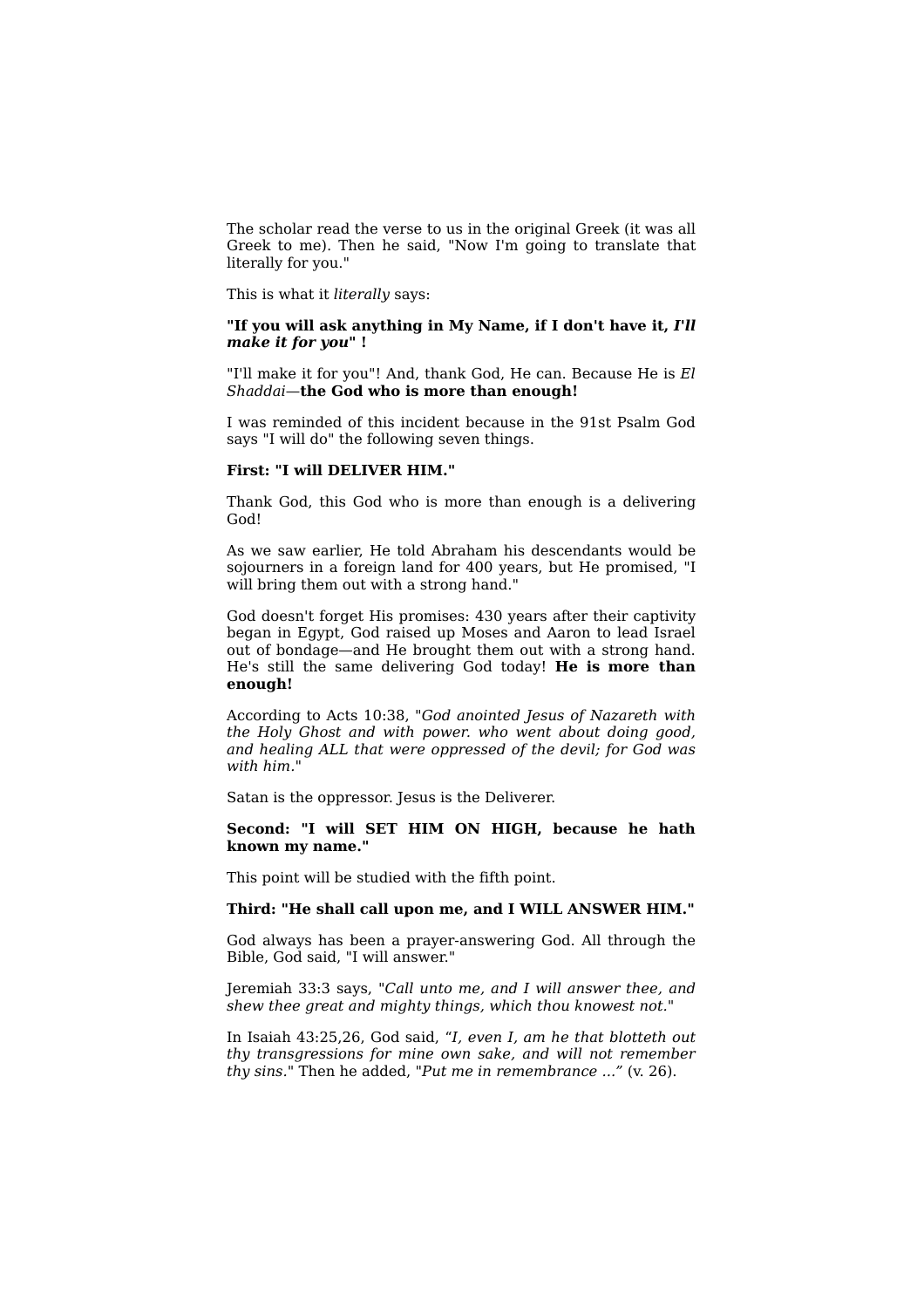Remind Him of His promises! Remind Him of His Word!

Coming over to the New Testament, we find marvelous promises that thrill our hearts:

#### **MATTHEW 7:7,8**

**7 Ask, and it shall be given you; seek, and ye shall find; knock, and it shall be opened unto you: 8 For every one that asketh receiveth; and he that seeketh findeth; and to him that knocketh it shall be opened. MARK 11:24**

**24 Therefore I say unto you, What things soever ye desire, when ye pray, believe that ye receive them, and ye shall have them. JOHN 16:23**

**23 And in that day ye shall ask me nothing. Verily, verily, I say unto you, Whatsoever ye shall ask the Father in my name, he will give it you.**

Coming to the Acts of the Apostles, we see that He is still a God who hears and answers prayer; **a God who is more than enough.**

One day Peter and John were on their way into the Temple through the Gate Beautiful when they saw a man, lame from birth, begging alms. It was at the hour of prayer, 3 o'clock in the afternoon.

The Bible says that Peter, "fastening his eyes upon him," said, "Look on us." The man looked up, expecting to receive some coins. But Peter said, *"Silver and gold have I none; but such as I have give I thee: In the name of Jesus Christ of Nazareth rise up and walk"* (Acts 3:6).

As Peter took the beggar by the hand and lifted him to his feet, his feet and ankle bones became strong. He was healed immediately, and he accompanied them inside the Temple area, *"walking, and leaping, and praising God"* (v. 8).

When news of this miracle spread, a crowd gathered. Peter and John were arrested for preaching, and the next day the chief priests and elders commanded them to preach and teach no more in the Name of Jesus (Acts 4:18).

*"And being let go, they went to their own company, and reported all that the chief priests and elders had said unto them"* (v. 23). Bless God, I like that! They went to their own company.

Then the whole company of believers lifted up their voices together in prayer to God and said, *"now, Lord, behold their*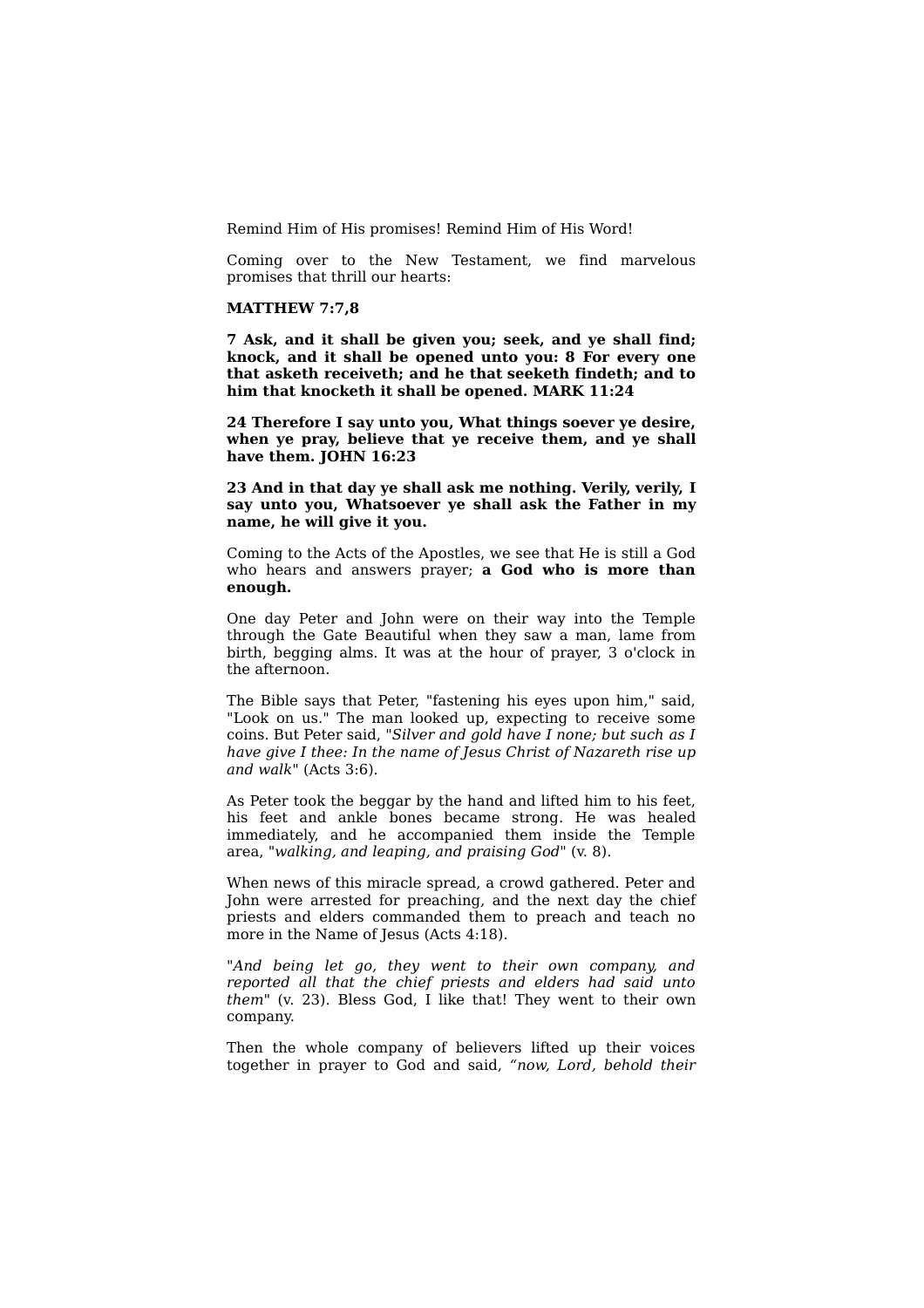*threatenings ..."* (v. 29). They concluded their prayer by saying, *"grant unto thy servants, that with all boldness they may speak thy word, By stretching forth thine hand to heal; and that signs and wonders may be done by the name of thy holy child Jesus"* (vv. 29,30).

The Bible says that the place where they were assembled was shaken, and they were all filled with the Holy Spirit (v. 31).

Bless God, we need some praying like that today—praying that will shake the very places where we're praying.

He's a prayer-answering God. He said, *"I will answer him."*

Another example is found in the 16th chapter of Acts, where we find Paul and Silas in jail at Philippi.

They are in the innermost prison. Their feet are in stocks, and their backs are bleeding, because they were beaten. *"And at midnight Paul and Silas prayed, and sang praises unto God: and the prisoners heard them"* (v. 25).

At midnight! It literally happened at midnight! But there is also a symbolic thought here. In the midnight of your life—in your darkest hour—the Bible tells you what to do. At midnight they prayed and sang praises to God. The fact that the other prisoners heard them means they didn't do it silently; they did it out loud. Yes, the prisoners heard them, but somebody else heard them, too—**this God who is more than enough!**

I can just see Him looking down over the banisters of heaven and asking one of the angels, "What in the world is that noise?"

The angel reports, "That's Paul and Silas down there in jail."

So God reaches over the banisters of heaven, as it were, takes hold of that jail, and shakes it until every door flies open, every window flies open, and every cell door flies open.

The jailer, seeing this, thinks the prisoners have escaped.

Knowing their escape would cost him his life, he is preparing to fall on his sword and kill himself when Paul said, *"Do thyself no harm: for we are all here."*

The jailer called for a light, sprang into their cell, and fell trembling before Paul and Silas, asking, *"Sirs, what must I do to be saved?"*

They replied, *"Believe on the Lord Jesus Christ, and thou shalt be saved, and thy house"* (v. 31).

He was saved that very night, and they had a midnight supper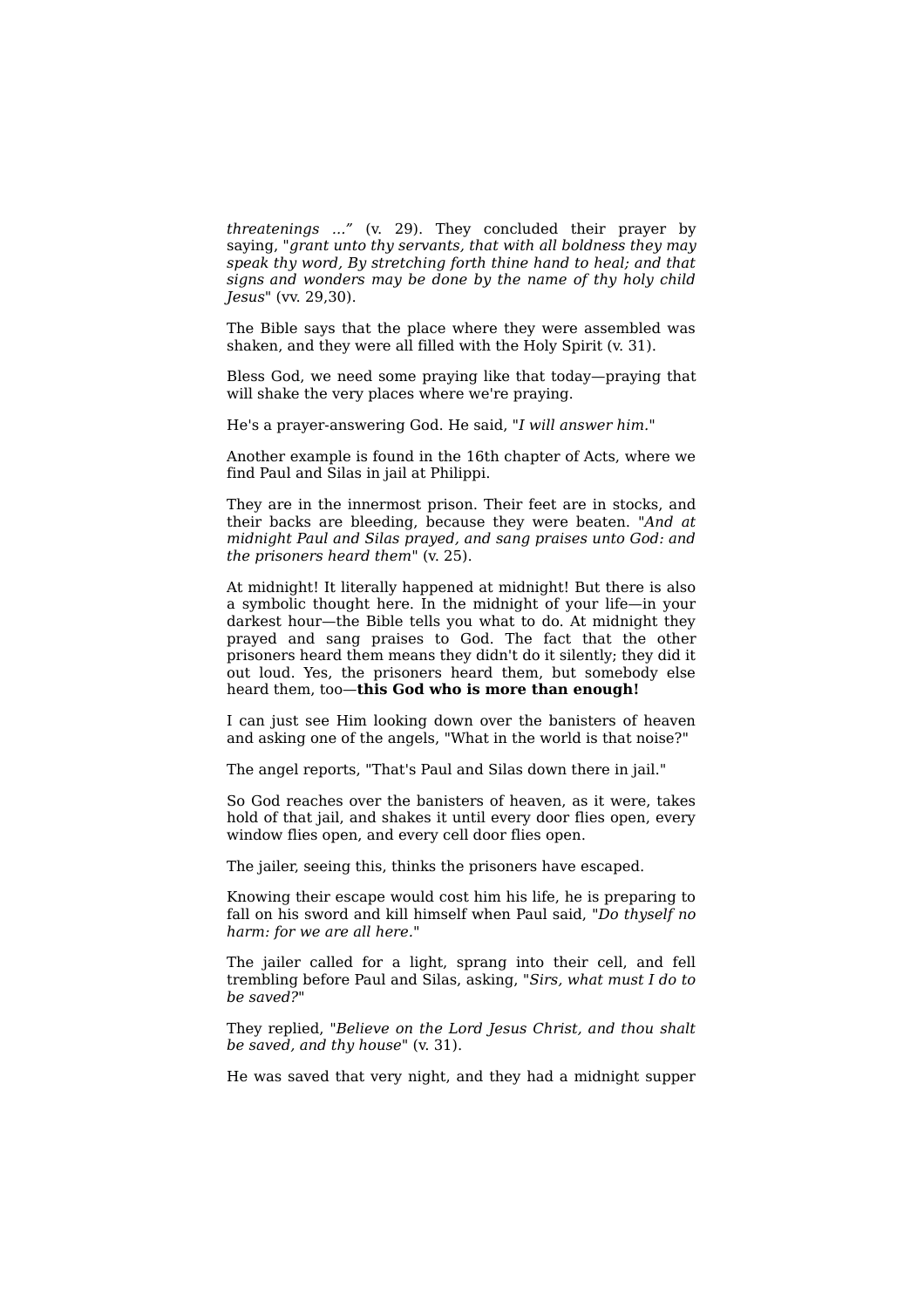at his home.

Looking at the Epistles, the Apostle Paul said:

#### **PHILIPPIANS 4:6**

## **6 Be careful for nothing; but in every thing by prayer and supplication with thanksgiving let your requests be made known unto God.**

The expression *"Be careful for nothing ..."* is not too clear.

A better translation is, "Do not fret or have any anxiety about anything."

God doesn't want you to worry or be anxious about a thing.

If you are, you shouldn't be. He said, *"Be careful for nothing."*

Why? Because He's the God who is more than enough: the All-Sufficient One, the One who never changes, the One who never fails. He is just as able today as He ever was. (Jesus Christ is the same yesterday, today, and forever.) And He's interested in you.

He's concerned about you. That's why He said, *"Because he hath set his love upon me, therefore ... I will answer him."* He didn't say, "If it's my will, I will answer him." He said, *"because he hath set his love upon me, I will answer him."*

If your love is set upon God, your will is in line with the Word of God. A man or woman walking in fellowship with God will never ask anything outside of the will of God. And the Word of God is the will of God.

# **Fourth: "I WILL BE WITH HIM in trouble; I will deliver him."**

God didn't say you weren't going to have any trouble just because you've been born again and filled with the Spirit. In fact, He rather infers that you are going to have trouble *because* you're a Christian.

The world is going to persecute you. They're going to talk about you. They're going to speak evil of you. And the devil, who is the god of this world, will put pressure on you at every turn.

When this happens, some people think it's God who is putting pressure on them. No! Satan is the author of sickness and disease.

# **JOHN 10:10**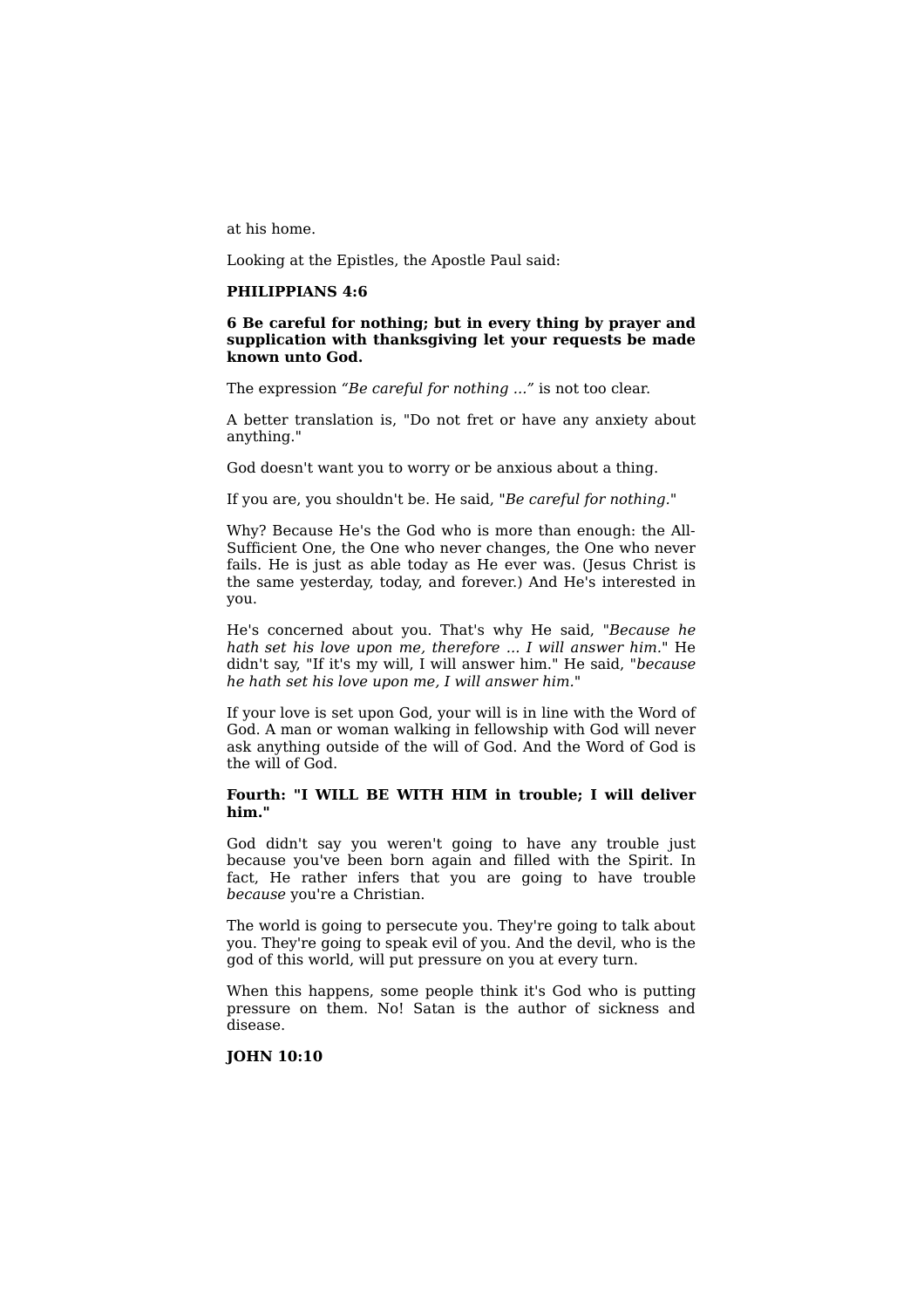## **10 The thief cometh not, but for to steal, and to kill, and to destroy: I am come that they might have life, and that they might have it more abundantly.**

Here Jesus is contrasting His works with the works of the devil. God is not a thief. Jesus is not a thief. Heaven's not a thief.

The devil in hell is the thief. He is called the god of this world in Second Corinthians 4:4. And he's out to defeat you.

He's walking about as a roaring lion (1 Peter 5:8). No, he's not a roaring lion; he is as one, seeking whom he may devour.

And he'll devour you if you let him. But, thank God, you don't have to.

No, God didn't say we would never have any troubles, but He did say, *"I will be with him in trouble."*

## **PSALM 34:19**

# **19 Many are the afflictions of the righteous: but the Lord delivereth him out of them all.**

Half of them? No, *all* of them. This God who is more than enough, the All-Sufficient One, delivers him out of *all* of them.

In the Old Testament, this word "affliction" doesn't mean sickness and disease; the Hebrew word actually means "test" or "trial." That's what your troubles are: tests and trials.

Some people seem to be content to stay in trouble. They say, "The Lord's with me." But He's not just with you; He's there to deliver you! He's there to bring you out of your troubles. The troubles of the righteous are many, but the Lord delivers them OUT of them ALL.

# **JAMES 5:13,14**

# **13 Is any among you afflicted? let him pray. Is any merry? let him sing psalms.**

# **14 Is any sick among you? let him call for the elders...**

James is talking about three different things: Is any *afflicted*? Let him pray.

Is any *merry*? Let him sing.

Is any *sick*? Let him call for the elders of the church.

As the Word says, the afflictions of the righteous are many, but the Lord delivers him out of all of them, because He promised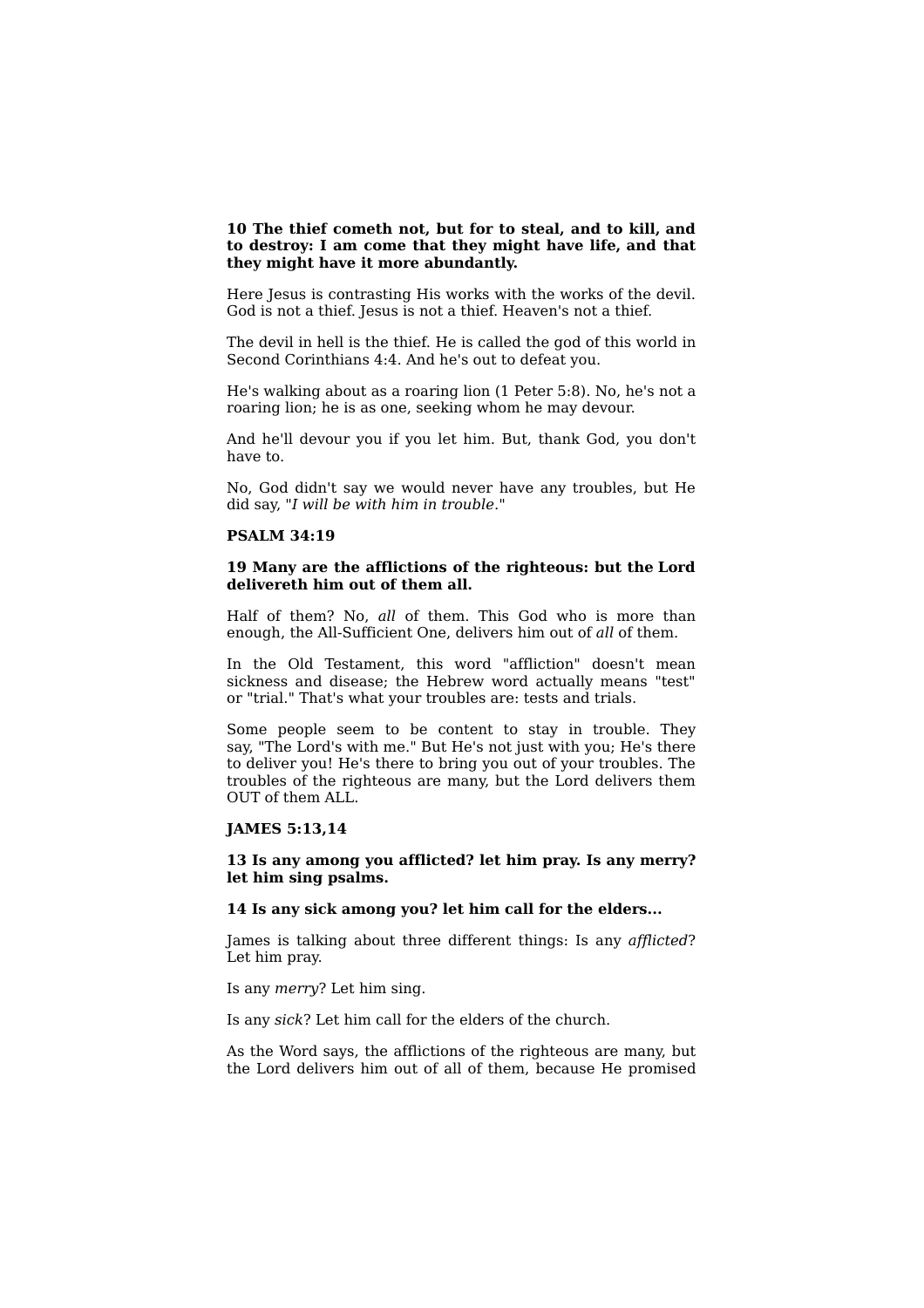to do so. The Almighty God promised. The God who is more than enough said, "I will deliver him."

Somebody has said that the argumentative kind of prayer is the best kind, and I sometimes think it is.

The story is told about a black woman who was in trouble many years ago in the days of slavery. Her 16-year-old daughter was about to be sold on the auction block.

The mother bowed her head and prayed, "Dear Lord God, if You were in trouble as I am in trouble, and I could help You as easy as You could help me, I would do it!"

This story is a historical fact; a U.S. Senator was present.

The senator's 15-year-old son was with him, and when the boy saw them pulling this girl away from her mother, and he saw their tears, he ran to his father and said, "Daddy, loan me \$10!"

The senator gave him the \$10, and the boy ran to the auction block.

Before anybody else could start bidding, he said, "I will bid \$10." (Ordinarily, \$200 would have been a low opening bid, but everybody was so thrilled at what he was doing that nobody else would bid.)

The boy bought the girl for \$10. Taking the bill of sale, he marched right over and handed the girl back to her momma.

God heard and answered that prayer. She had said, "If I could help You as easy as You could help me, I would do it."

I've told about that dear old black woman's prayer more than once, and I have followed her example and have gotten results.

I just say, "Lord, if You were in trouble like I'm in trouble, and I could help You as easy as You could help me, I would do it." And He does—He does! Because He says in His Word, "I will do it. I'll be with him in trouble. I will deliver the man who sets his love upon me." This God who is more than enough says, "I will answer him. I will be with him in trouble. I will deliver him."

#### **Fifth: "I WILL HONOUR HIM."**

Whom will God honor?

#### **PSALM 243,4**

**3 Who shall ascend into the hill of the Lord? or who shall stand in his holy place?**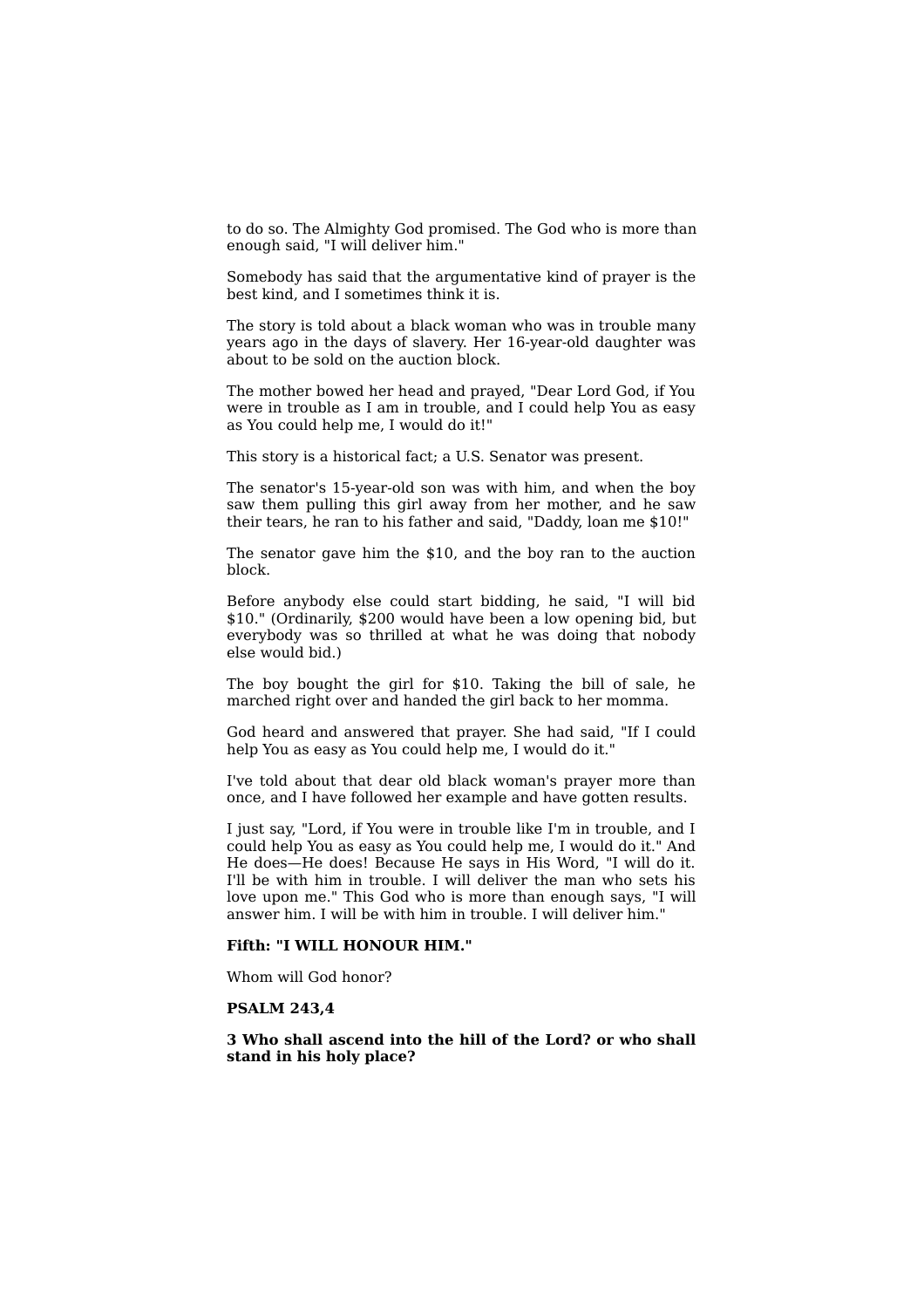## **4 He that hath clean hands, and a pure heart; who hath not lifted up his soul unto vanity, nor sworn deceitfully.**

You can't cleanse your own hands, and you can't purify your own heart. But you can be cleansed by His blood and stand in the holy place, because He has cleansed you and robed you in His righteousness.

"I will honor him," God said. "I will set him on high." These are two of the seven things God said He would do for the person who has set his love on Him.

I would rather have God's honor than the greatest honor this world can bestow. The world honors politicians, statesmen, generals, educators, and scientists, but if they're going to honor any kind of a preacher, they'll honor some modernistic preacher who doesn't believe in the Virgin Birth or the authenticity of the Word of God.

The world as a whole is never going to honor a real Biblebelieving, tongue-talking, divine healing-practicing preacher of the Gospel any more than they honored Jesus. No, you must compromise or back off a little and lay down the power to get this world to honor you. I would rather have God's honor.

Jesus Himself told John on the island of Patmos, *"To him that overcometh will I grant to sit with me in my throne, even as I also overcame, and am set down with my Father in his throne"* (Rev. 3:21).

History tells us that as Napoleon was reviewing his troops one day, his horse began to rear. A young buck private stepped forward, took the horse by the bit, and quieted it down.

Napoleon said, "Thank you, captain" (thus promoting him to captain immediately).

He said, "Captain of what, sir?"

Napoleon replied, "Captain of my personal guard."

So the buck private moved into the rank of captain, but all the other officers shunned him, because they had earned their rank, and his was granted to him.

Napoleon noticed this, so when he next called for a review of his army in full regalia, he rode side by side to the parade grounds with this young captain. The other officers realized he was a favorite of Napoleon's, and they began to court his favor.

The people of this world may not know it, but the time is coming when they are going to find out that we born-again, Spirit-filled,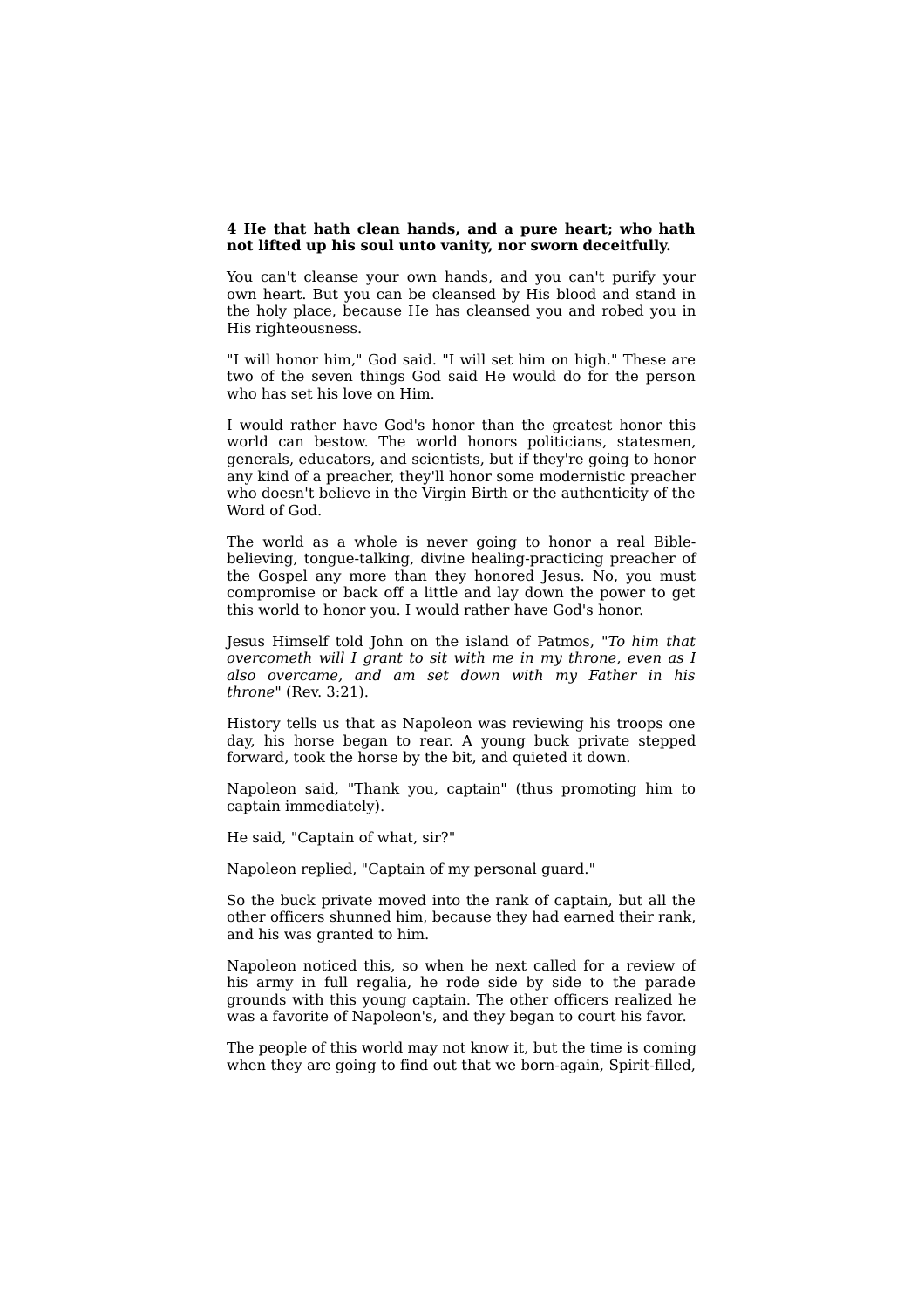tongue-talking, divine healing-believing folks are favorites of the King of Kings and Lord of Lords, and they will wish they had courted our favor.

"I will honor Him," God said.

## *Chapter 3*

## *How To Enjoy a Long Life*

### **Sixth: "WITH LONG LIFE WILL I SATISFY HIM."**

Oh, I *love* it! Not "I might"; not "maybe I'll do it"; not "perhaps it will be so." He said, "I WILL satisfy him with 1-o-o-o-n-q life!" And I believe every word of it, bless God!

Somebody said, "Now, Brother Hagin, I knew a preacher, Brother So-and-so. He was a wonderful man of God, and he died at age 42."

Well, that doesn't mean I have to! I don't know what he believed, but I know what I believe—and I know that the God who is more than enough said, " *with LONG life will I satisfy him.* "

No, that's not talking about *eternal* life, as so many people think. Thank God *for* eternal life. We have eternal life in our spirits right now.

Eternal life does not simply mean that I'm not going to die—that I'm going to live forever. The sinner is never going to die, either. He's going to live in one place, and we're going to live in another. We are a spirit-being, whether we're saved or unsaved.

We born-again Christians have Eternal Life—the life and nature of God, the divine nature—in us. And when we die, we'll leave this world and go to be with Jesus.

Paul, writing to the church at Philippi, said, " *For I am in a strait betwixt two, having a desire to depart, and to be with Christ; which is FAR BETTER*" (Phil. 1:23). He might have said, "It is better," but notice he says it is " *far* better."

Writing to the Corinthians, Paul said:

# **SECOND CORINTHIANS 4:16**

**16 For which cause we faint not, but though our outward man perish, yet the inward man is renewed day by day.**

## **SECOND CORINTHIANS 5.1**

**1 For we know that if our earthly house of this tabernacle**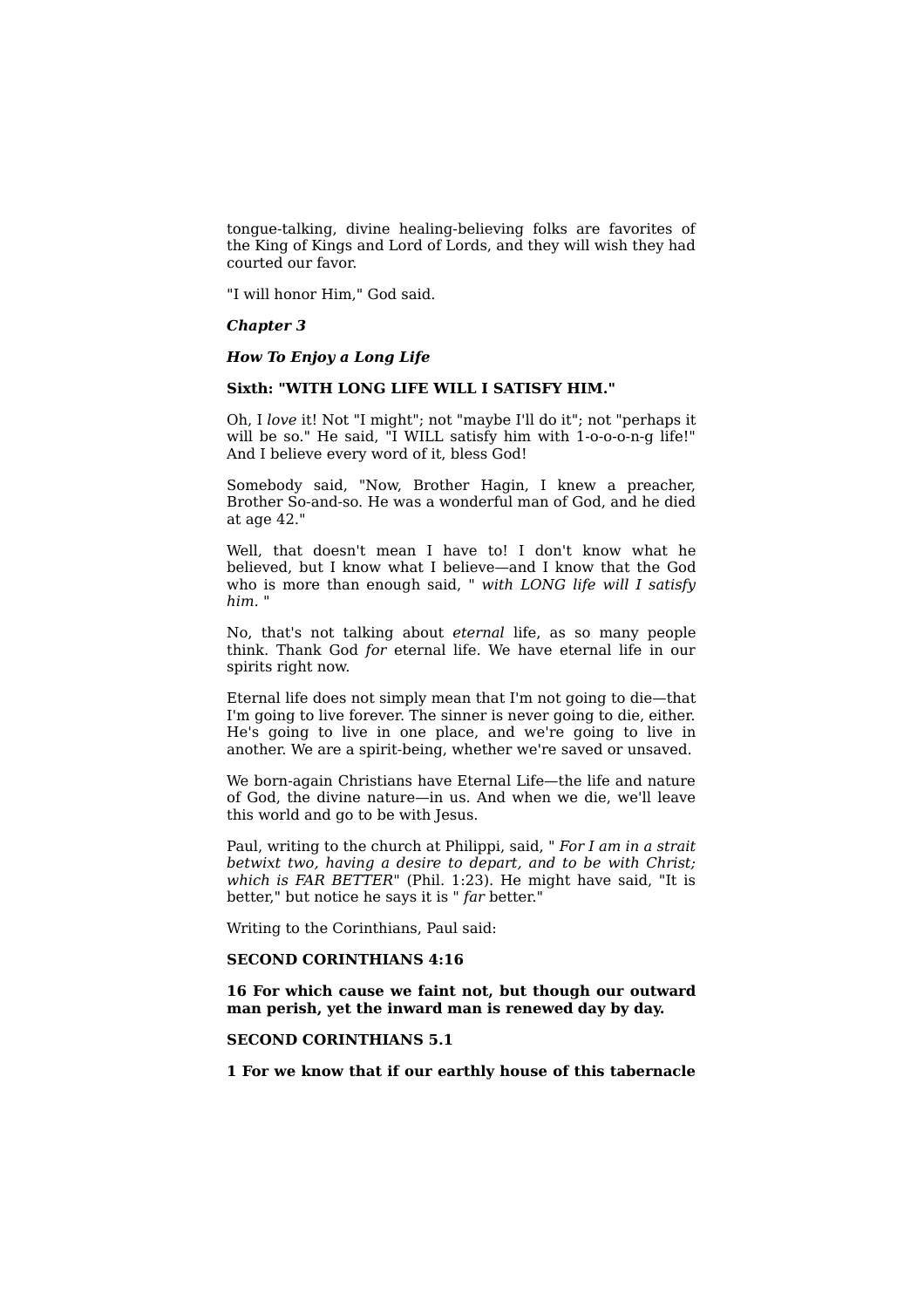## **were dissolved, we have a building of God, an house not made with hands, eternal in the heavens.**

" *For we KNOW*. . . . "Paul says. Not "we hope so." Not we guess so." Not "maybe so." We KNOW. I like that. That fellow Paul was positive. He's my kind of preacher. Later in the same chapter he again says "we know."

# **SECOND CORINTHIANS 5.6-8**

**6 Therefore we are always confident, KNOWING that, whilst we are at home in the body, we are absent from the Lord:**

**7 (For we walk by faith, not by sight:) 8 We are confident, I say, and willing rather to be absent from the body, and to be present with the Lord.**

#### What is it we know, Paul?

That while we are at home in the body, we are absent from the Lord. We are willing to be present with the Lord, the eighth verse says. That's where we're going to be: with the Lord.

What about the sinner? He's going to spend eternity *somewhere*, as the Lord Jesus Christ Himself said to us in Luke:

#### **LUKE 16:19-28**

**19 There was a certain rich man, which was clothed in purple and fine linen, and fared sumptuously every day:**

**20 And there was a certain beggar named Lazarus, which was laid at his gate, full of sores, 21 And desiring to be fed with the crumbs which fell from the rich man's table: moreover the dogs came and licked his sores.**

**22 And it came to pass, that the beggar died, and was carried by the angels into Abraham's bosom: the rich man also died, and was buried;**

**23 And in hell he lift up his eyes, being in torments, and seeth Abraham afar off, and I.azarus in his bosom.**

**24 And he cried and said, Father Abraham, have mercy on me, and send Lazarus, that he may dip the tip of his finger in water, and cool my tongue; for I am tormented in the flame.**

**25 But Abraham said, Son, remember that thou in thy lifetime receivedst thy good things, and likewise Lazarus evil things: but now he is comforted, and thou art**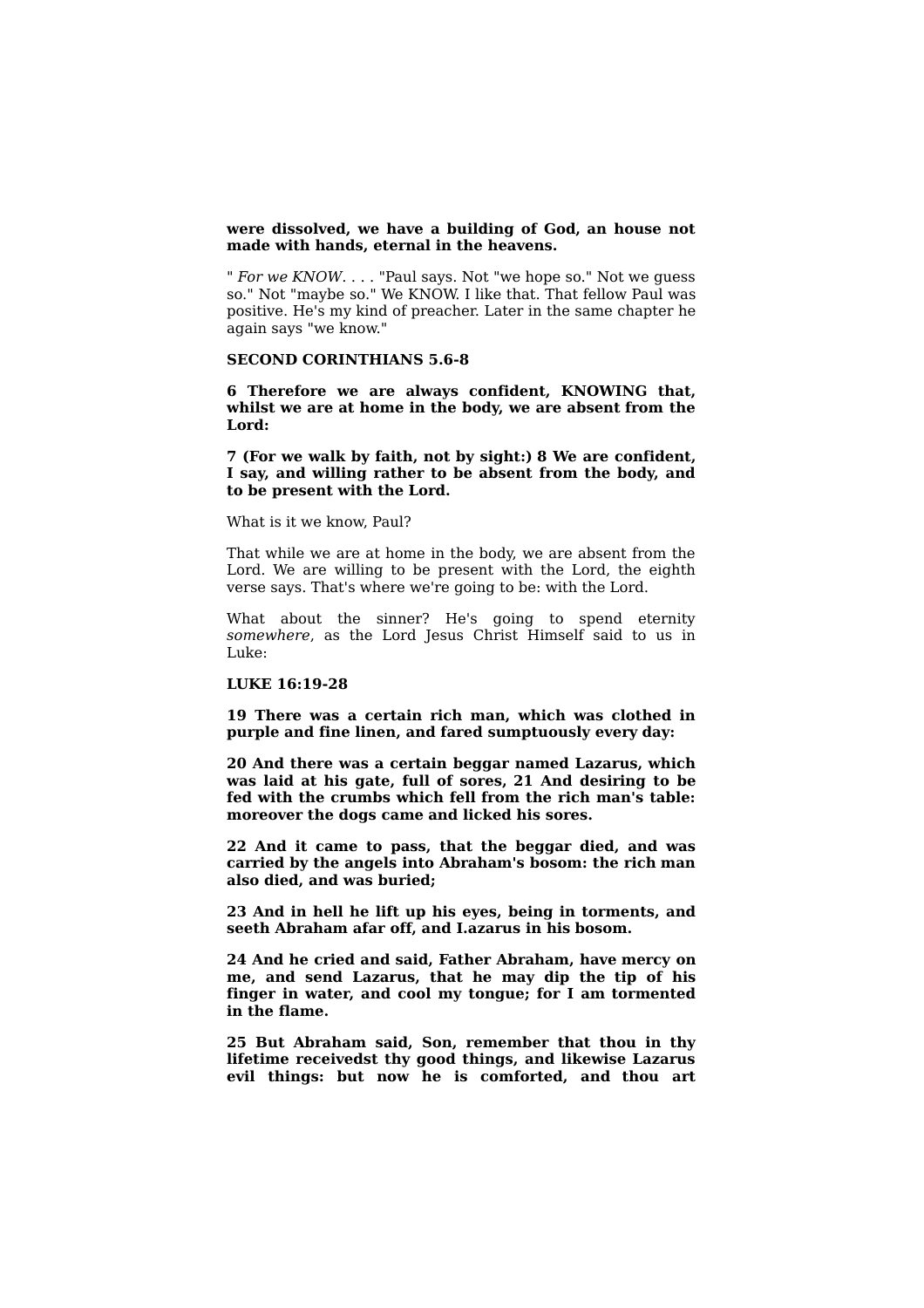#### **tormented.**

**26 And beside all this, between us and you there is a great gulf fixed; so that they which would pass from hence to you cannot; neither can they pass to us, that would come from thence.**

**27 Then he said, I pray thee, therefore, father, that thou wouldest send him [I.azarus] to my father's house:**

#### **28 For I have five brethren: that he may testify unto them, lest they also come into this place of torment.**

This portion of Scripture is not a parable, as so many think.

In every parable Jesus told, He said, "So and so is *likened* unto so and so." In this passage, He didn't say so and so is likened to anything. He said, " *There was a CERTAIN rich man* (v. 19) *... and there was a CERTAIN beggar* (v. 20)."

You don't use the word "certain" in a parable, because "certain" means "for sure; this way and no other."

Jesus said there was a certain rich man. And it's certain he left this world and went down to what he called "this place of torment."

All of us are going to live somewhere in eternity: We who are born again are going to live in heaven, and sinners are going to live in hell. (Do not confuse Eternal Life with Psalm 91:16, " *With LONG life will I satisfy him.* " This verse is not talking about spiritual Life in eternity; it is talking about natural long life here on this earth.)

Somebody said, "A long life is just an Old Testament blessing." No, it's not just an Old Testament blessing. He missed it by a thousand miles.

Not too long ago I was reading after a certain fellow who is supposed to be a great Bible teacher. (Everybody who is *supposed* to be a great Bible teacher isn't, and some folks who seem to think they know so much know so little.) This fellow wrote in one of our national religious periodicals, "Long life, physical life, is not a blessing of the New Covenant. It was a blessing of the Old Covenant."

I thought to myself, *Well, it would have been better for us to have stayed back under the Old Covenant then, wouldn't it?* But no, long life is a blessing of the New Covenant, too.

I tore the magazine up. I didn't want anybody else to get hold of it.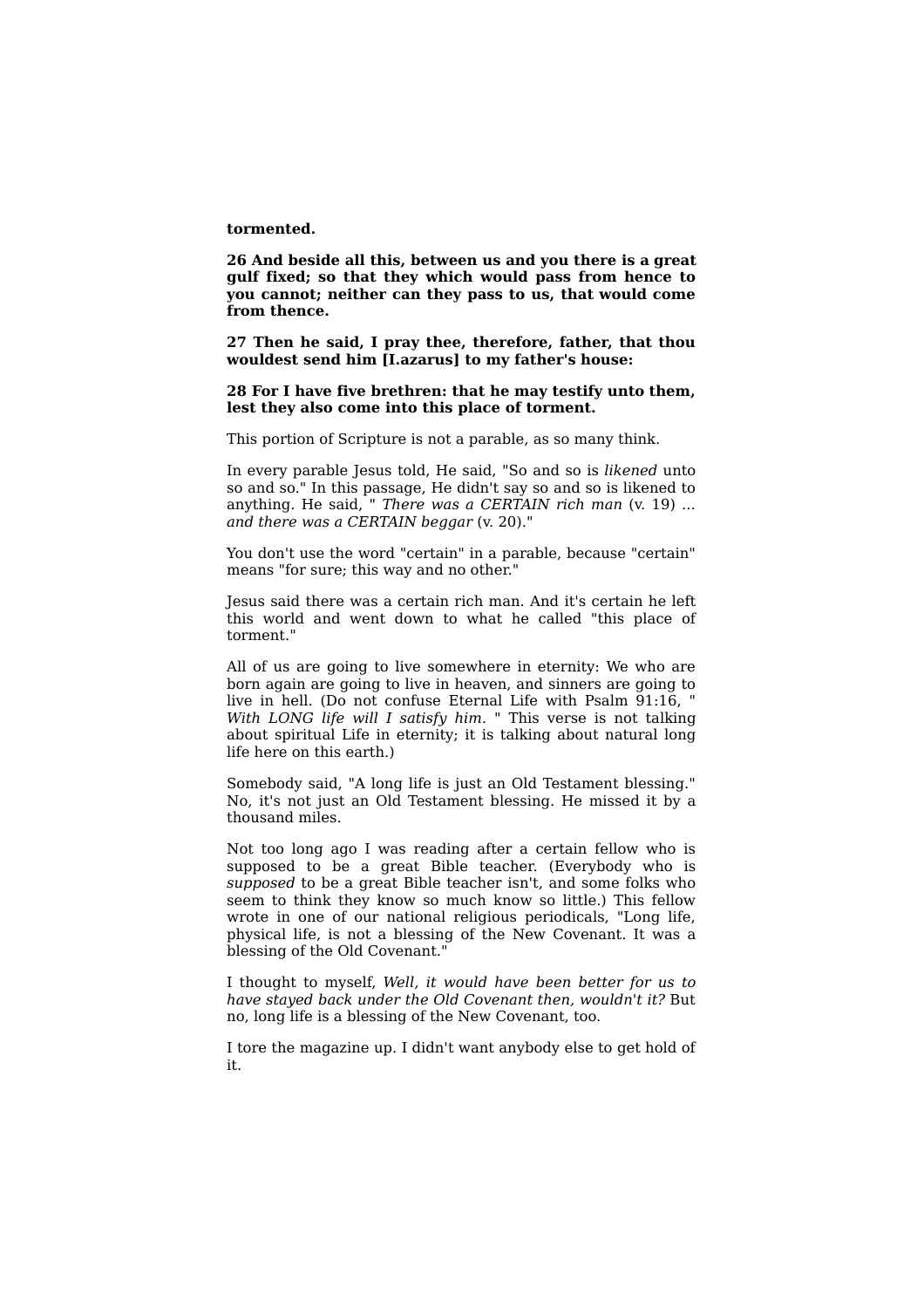Bless God, I know He's more than enough, because the devil almost defeated me in this very area.

I was born prematurely with a deformed heart on August 20, 1917 in McKinney, Texas. I never ran or played like other little children. I never laughed. I didn't have anything to laugh about. I was afflicted. I couldn't run or jump.

Then, when I was 15 years old, I became totally bedfast, and the doctors said I would die. I spent 16 long months on the bed of sickness and disease. My body became almost totally paralyzed. My blood was pale orange in color.

One of my five doctors said this blood disease would prove fatal to me even without the paralysis and heart condition. I was advised, "Go down the middle of the road and stay ready to go."

Well, I *was* ready to go as far as being saved was concerned, but I didn't want to go into eternity just yet. I wanted to stay here a little longer. The desire to live is strong in the heart of the young.

I got into the Bible because my heart (or spirit) told me to.

Oh, how much better off we would be if we learned to follow our spirits!

My spirit—my inward man—told me I didn't have to die; there was hope for me. I found it in God's Word.

As a 16-year-old boy, just 6 days before my 17th birthday, I prayed the prayer of faith for myself and walked off that bed of sickness.

I began to act upon that Word—Mark 11:23,24—and my paralysis disappeared like a snowball in the hot August sunshine.

The blood condition was healed. And the heart was well. Blessed be God, I was healed! This happened on the second Tuesday of August 1934 in the front bedroom of 903 E. Greenville Street in the city of McKinney, Texas.

I got up and walked around my room, but I didn't tell my family. They thought I was losing my mind over the Bible as it was. They had tried to discourage me from spending so much time reading it. They had told me, "The Lord doesn't heal nowadays. All that has been done away with."

But I found out that He does heal; I believed He does; and I got healed.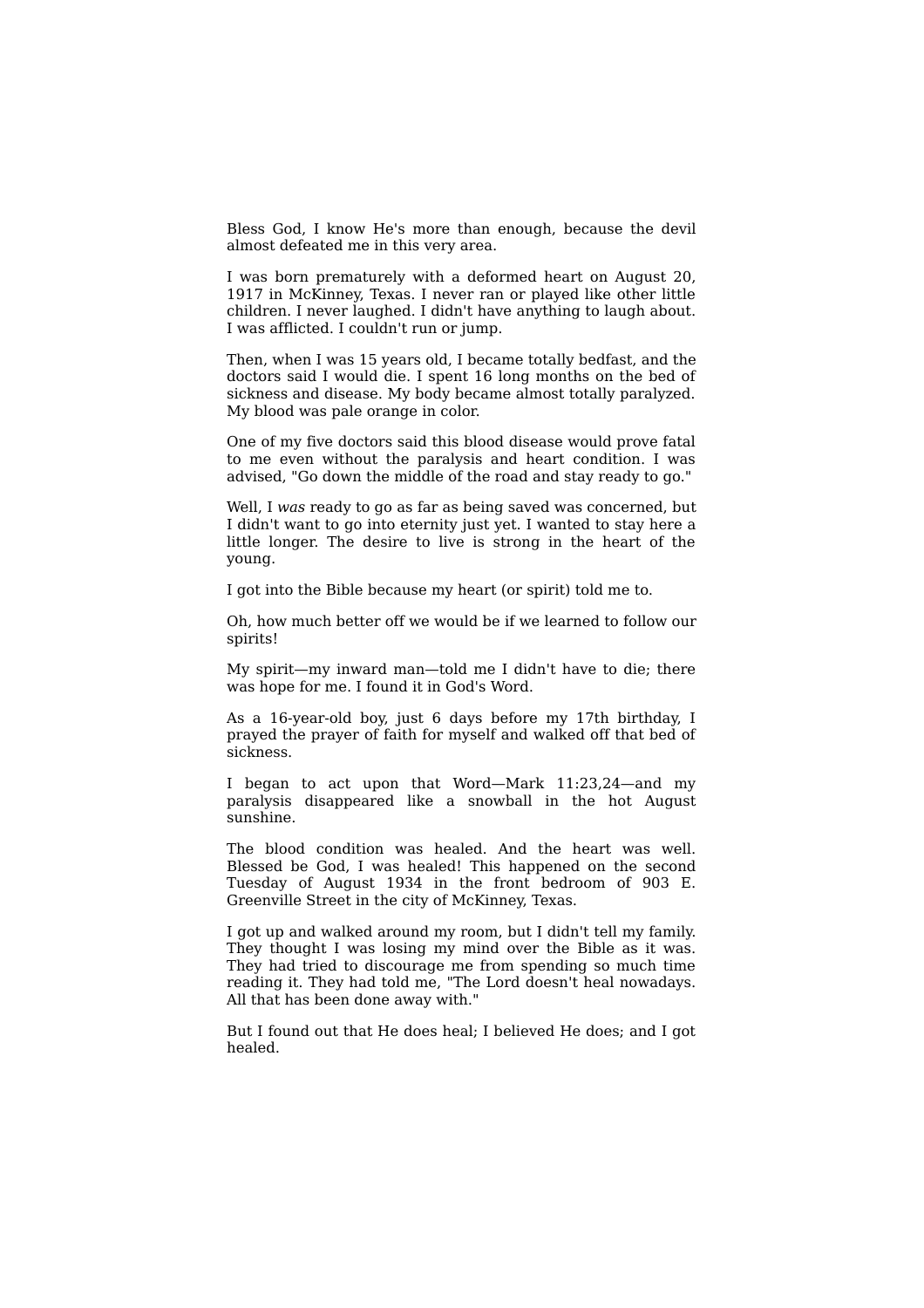I got out of bed the next day, too, and walked around the room when my family wouldn't know it. That second night, I said to my mother, "Momma, I want you to lay out my clothes.

I'm going to get up in the morning and go to the breakfast table."

"Do you know what you're doing, son?" she exclaimed.

"Yes," I said. "I know what I'm doing. I'm healed. I'm well."

After much persuasion, I got her to lay out my clothes. The next morning, the third day after my healing, I got up and fully dressed myself, and I sat there in a chair in my room, waiting for time to go to breakfast.

I came from a broken home. Momma and I lived with her parents. Grandpa got up early every day and sat on the porch swing out on the porch until time for breakfast. This was in 1934.

When we heard that old porch swing squeak as he got up out of it to head for the dining room, we knew it was 7:30. We could set our watches by that squeak. It was 7:30. Grandpa ran on schedule.

I sat in my bedroom until I knew Grandpa was in the dining room. In fact, I waited until I was sure that the whole family was seated. Then I walked out of my room, across another bedroom, entered the dining room, and pulled back the chair at my place at the table.

Grandpa looked up and said, "Is Lazarus raised up? Is the dead raised?"

I said, "Yes, the Lord raised me up." He said, "Well, ask the blessing." So I blessed the food.

Then he said to my grandmother, "Get a plate" (for there was no place set for me).

We sat and ate in silence. You didn't talk at Grandpa's table.

Especially if you were a child or young person. Grandpa was a very unemotional fellow. He wasn't ever much of a fellow to talk.

He lived to be approximately 90. But if he were still alive today and I took you to his house and said, "Grandpa, I want you to meet Brother So-and-so," he would have said, "How do you do, sir," shaken hands with you, and sat there the rest of the day and never said another word.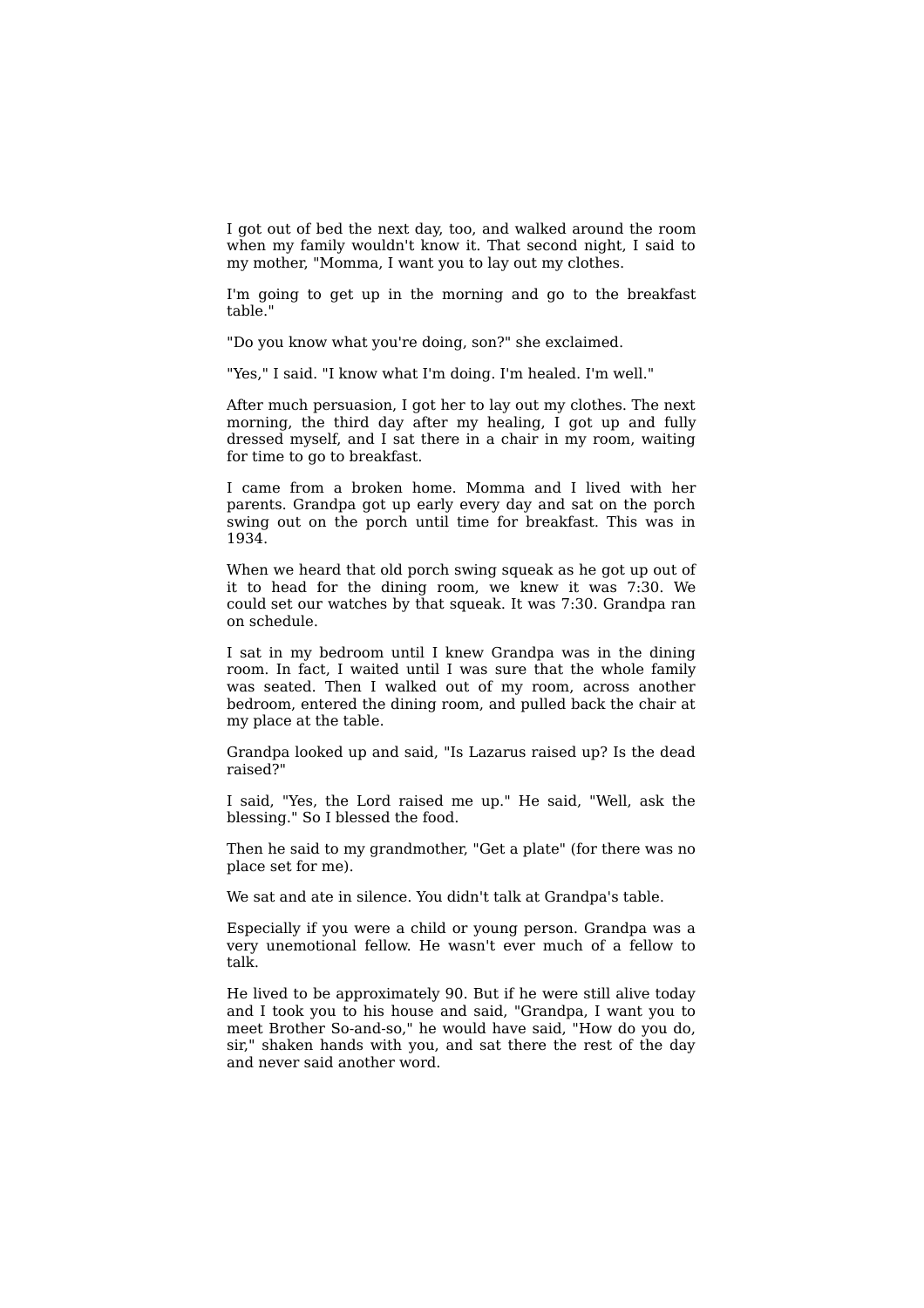When you got ready to go, he would have said, "I'm glad to meet you," and that would have been the end of it. He was just that kind of fellow.

If you were a guest and your children talked at the table, you wouldn't last long, because Grandpa would just stop eating, put his knife and fork down, and stare at you until they hushed. That gets embarrassing after a while, you know.

You didn't do much talking even as adults at Grandpa's table. Granny and Momma might have said a few words to one another, but there were no other words spoken at the table. It's amazing how fast you can eat if you don't talk so much!

I got through eating several pieces of bacon and a couple of eggs, a few good, hot biscuits, and a glass of milk. Nobody said a word. *Nobody said a word that whole breakfast.* Not one word was spoken.

After we got through eating, I got up and walked back to my bedroom. I looked at the clock. It was 10 minutes till 8. I was fully clothed, so I said to myself, *Well, I'll lie here across the bed. Momma will be in about 8 or a little after to make up the bed. When she comes in, I'll go out and sit on the porch swing with Grandpa until about 10 o'clock, and at 10 I'm going to walk uptown to the courthouse square.*

When I had been an invalid, they had let me sleep as long as I wanted. I was used to sleeping late, so I dozed off. That much exertion naturally had made me a little weak, anyway. I only weighed 89 pounds.

But suddenly I woke up. I was wide awake! At first I thought Momma had come into the room. I looked around, but couldn't see anybody. I looked at the clock (I'm a great one to look at the clock to see when things happen). It was 8 o'clock.

This was the second Thursday of August 1934 in the front bedroom of 903 E. Greenville Street in the city of McKinney, Texas.

I recognized a presence in the room, but I couldn't see anybody. Then I heard a voice. To me it seemed audible.

In somber, ringing tones it said, "For what is your life? It is even a vapour, that appeareth for a little time, and then vanisheth away." There was a pause, and the voice continued, "and today thou shalt surely die." Then the voice ceased.

Supernatural? Yes.

God? No.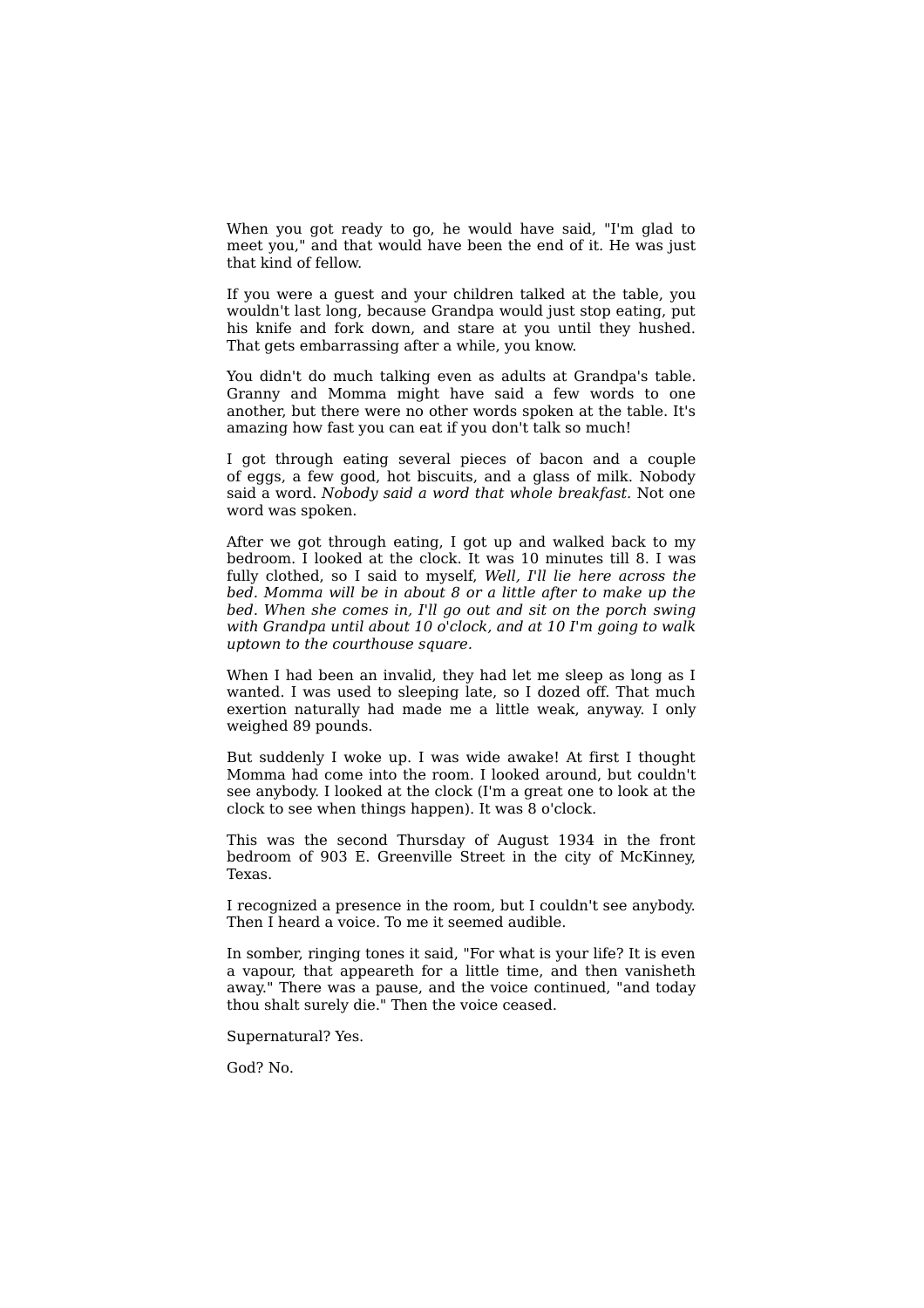Every supernatural manifestation is not of God. You need to know that. If you don't know it, you'll find it out sooner or later; maybe to your sorrow.

But I didn't know it wasn't God. Thoughts were flying around in my mind faster than machine gun bullets can fly.

I knew that both of those quotations were Scripture, or part of the Scripture, at least. James had said the first (James 4:14), and the prophet of God, Isaiah, had told King Hezekiah he was going to die (2 Kings 20:1).

The devil can quote Scripture, too.

When I first had become bedfast—before I had found out about divine healing—I would pray, "Dear Lord, when it's time for me to die, help me to know ahead of time so I'll have time to tell everybody goodbye."

I heard the voice again. The devil said to me—and I didn't know it was the devil—"Now, healing is right. You've been healed. All your family knows you've been healed. You got up and walked. Your paralysis disappeared. You sat down at the breakfast table and ate with them."

Then the devil decided he would misquote a little more Scripture. He said, "It is appointed unto men once to die, but after this the judgment. Your appointed time to die has come.

God has moved in this supernatural way to tell you to get ready.

You're going to die today."

If I had fallen for it—and I almost did—I would have died that day.

I thought God was standing right in that room talking to me!

I got up off the bed and tiptoed across the room. I sat in a chair by the window from 10 minutes after 8 in the morning until 2:30 in the afternoon, waiting to die. I had butterflies in my stomach. Not that I was scared to die, but the flesh recoils from death. *God didn't make us for death*.

Momma came in and said, "What's wrong, son?"

"Well, nothing," I said. (I thought I'd put off telling them goodbye as long as I could.)

"What's the matter?" she insisted.

"Nothing."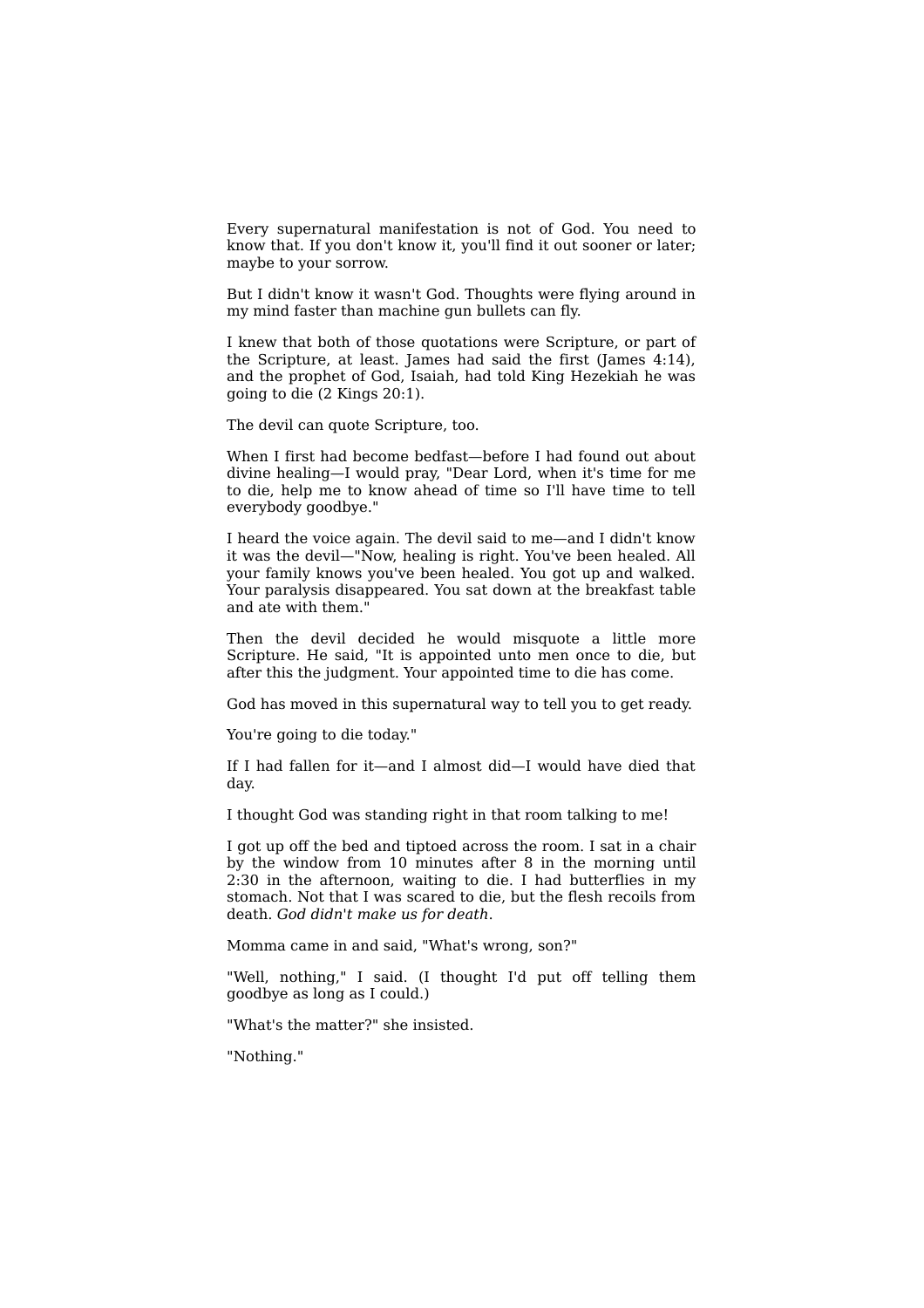"Well, she said, "I can sense something is wrong with you."

"Nothing."

"Don't you feel all right?"

"I'm fine."

Lunchtime came. Momma called, "Lunch is ready! Come and eat."

I said, "No, Momma. I'm not hungry." (The very smell of the food as it wafted through the house made me sick to my stomach.)

Finally she brought a tray into my room and said, "I brought this to you." She put it on the table beside me and went to eat her own lunch. I called out, "Momma, come get this! The smell of it is making me sick."

"What's wrong with you?" she asked.

I wouldn't tell her.

Thanks be unto God for the Holy Spirit! No, I wasn't *filled* with the Spirit then, but I was *born* of the Spirit. Those are two separate experiences.

So I sat there from 8:10 a.m. until 2:30 p.m., never moving from my chair, waiting to die. Sometime between 2 and 2:30, however, on the inside of me I heard the words " *with long life will I satisfy him.* "

These words just floated up from deep inside—from my spirit up to my conscious mind. I turned them over in my mind.

Then this other voice, seemingly so supernatural, came from the outside and said, "Yes, God has moved in this supernatural way to let you know this is your appointed day to die. Your appointed time to die has come."

I got to listening to that audible—sounding voice and lost the other, inward voice.

Ten minutes later, the same words came floating up on the inside of me to my mind, just like a kite or piece of paper would float in the air: " *with long life will I satisfy him.* "

I turned that statement over in my mind. I didn't know whether it was the Bible, Socrates, Plato, Shakespeare, or who.

This other voice spoke again from above. It sounded like it was coming from heaven. It said, "Well now, you see, God's moved in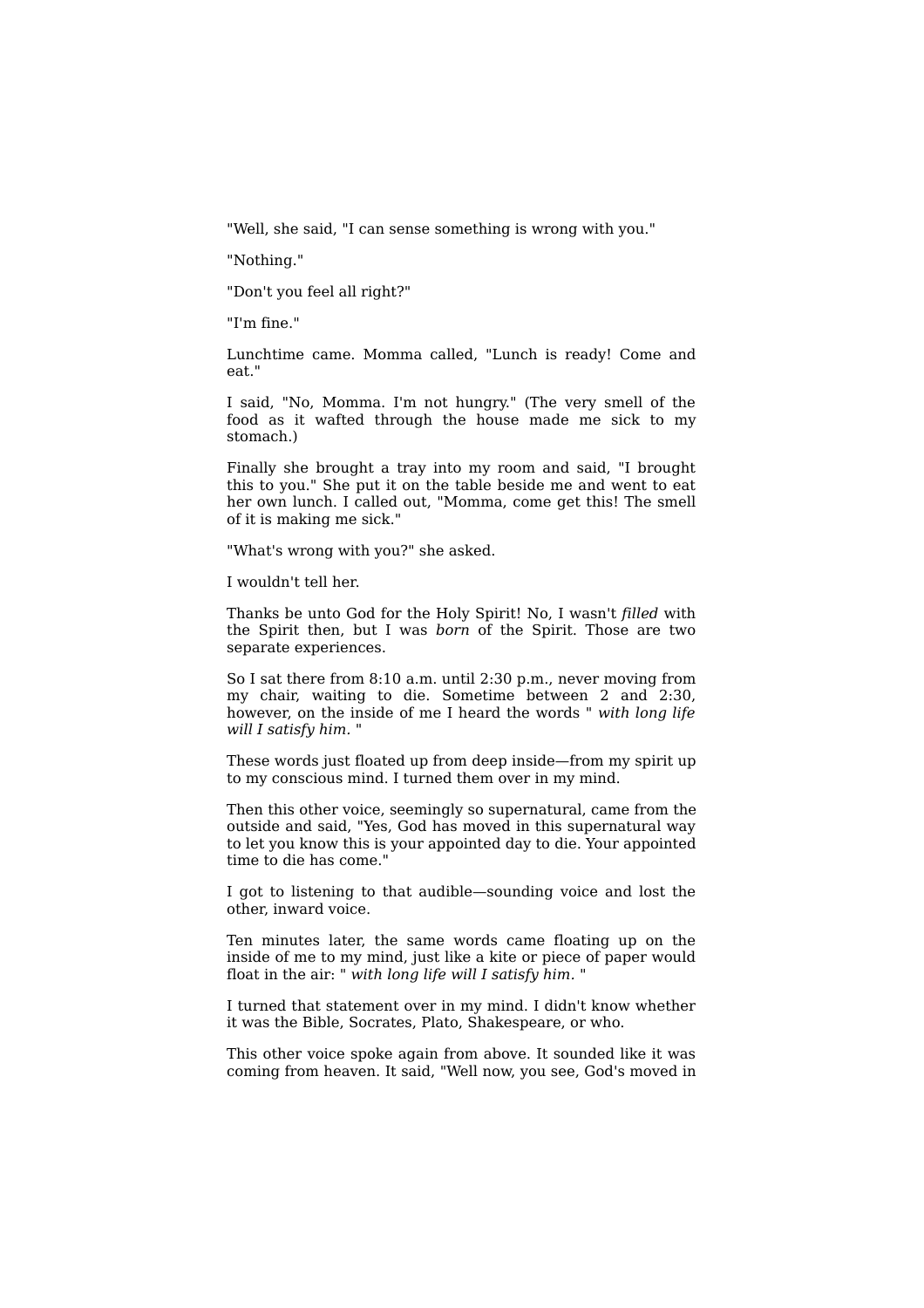this supernatural way. You've had a supernatural experience. You're going to die today." Again I got to thinking about dying and missed the other. I didn't know where that voice came from at first. I didn't know everything then that I know now. (I didn't know much of anything then, to tell you the truth.) The third time those words from Scripture came floating up from away down inside into my conscious mind: " *with long life will I satisfy him.* "

Because I was born of His Spirit—because He was in my spirit— God gave those words to me. This time they were stronger, and this time I held onto them a little longer. But then I got to thinking again about the supernatural manifestation I had had out there in the realm where you can hear, see, and feel. So I decided that must be God. (Not always, my friends. Not always!) So I lost it that time, too. But suddenly those words returned, even stronger. I realized they came from within me, but they were so strong I looked to see if somebody had slipped up behind my chair and had spoken out loud: " *with long life will I satisfy him.* "

Without thinking, I said, right out loud, "Who said that?

Who said that?"

Quick as a flash, that inward voice said, " *the 91st Psalm.* " I hadn't known that. I had only read in the New Testament since I was saved as an invalid.

My Bible was laying on. the floor under my chair. I hadn't looked at it all day. (The Holy Spirit will always lead you in line with the Word.) I reached under the chair, got the Bible, and opened to the 91st Psalm. I read the whole Psalm and got down to the end:

## **PSALM 91:14-16**

**14 Because he hath set his love upon me, therefore will I deliver him: I will set him on high, because he hath known my name.**

**15 He shall call upon me, and I will answer him: I will be with him in trouble; I will deliver him, and honour him.**

## **16 WITH LONG LIFE WILL I SATISFY HIM, and shew him my salvation.**

The minute I read that, I became elated and uplifted! But the old devil didn't give up easily. He was right there, and that voice spoke again to my mind, "Now, that's not for the church. That's in the Old Testament. That's just for the Jews."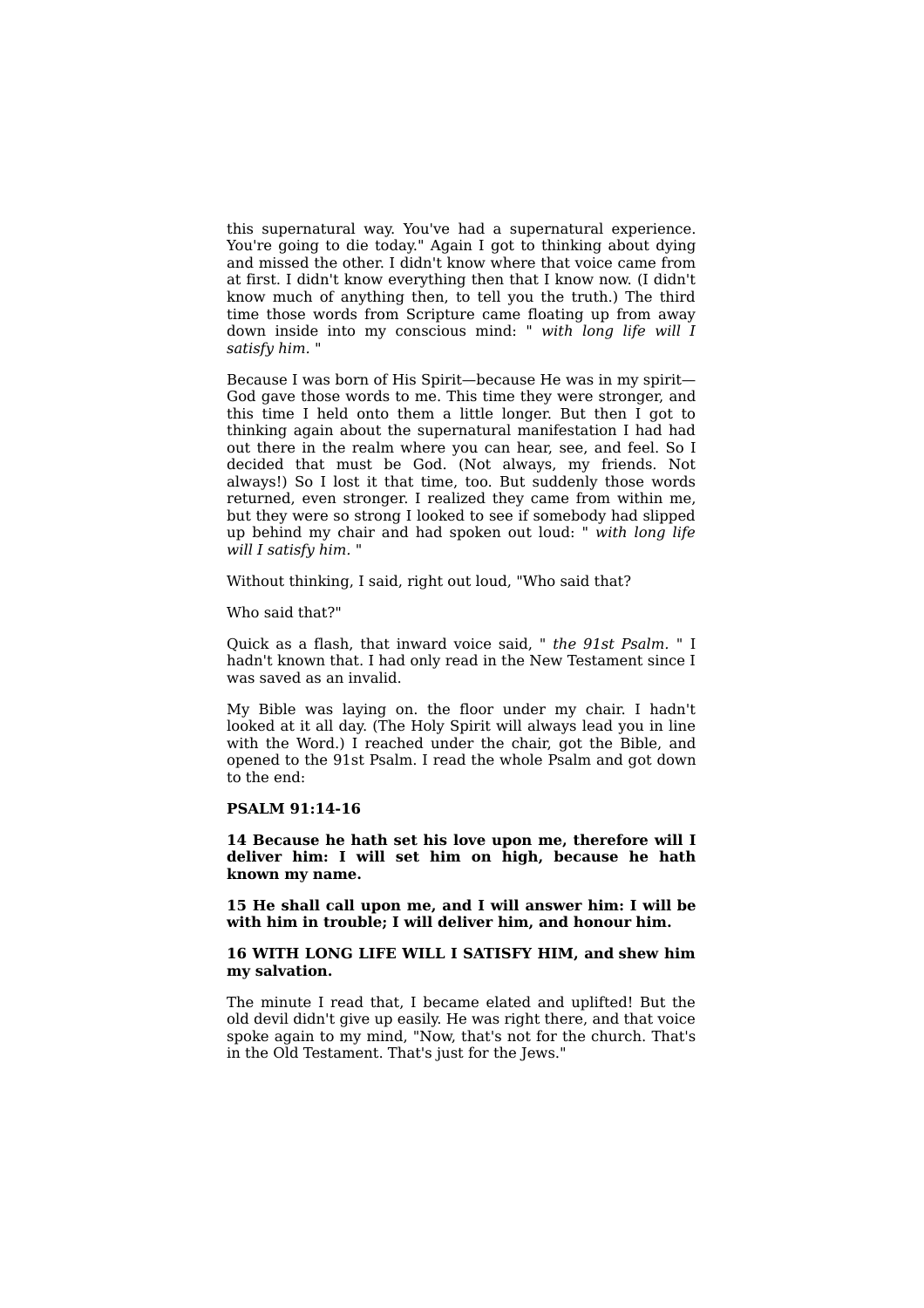Did you ever hear that one? That's one the devil has worked overtime. "That's not for us nowadays," he'll tell us. "That's just for the Jews. That's been done away with."

Well, the devil robbed me of the joy and inspiration of that moment because I didn't know any better. I thought, *That's in the Old Testament. Maybe it is just for the Jews. The Old Testament was written to them. It wasn't written to me.*

Then another thought occurred to me: *Wait a minute! Wait a minute. Bless God, I'll just run my reference. If I can find anything in the New Testament on the subject of long life, then I'll know it belongs to me under the New Covenant as well as the Old!*

I began with the 91st Psalm and saw references to a number of verses on long life. I saw that God had promised us 70 or 80 years. These verses brought me over into Proverbs. I got a lot of answers there. I saw there that God said you could do certain things to make your life longer or shorter.

For example, I saw that the days of the wicked will be shortened.

Somebody will argue, "Well, I know somebody who lived a long time, yet he was wicked." Well he could have lived even *longer* without being that way. Furthermore, he could have *really* lived instead of being half dead while he lived.

I saw that if there are things you can do to lengthen or shorten your days, then people are misinterpreting Hebrews 9:27

(" *it is appointed unto men once to die, but after this the judgment*").

That verse does not say you've got an appointed time to die and you will die at that appointed time. If you had an appointed time, why did God say you can, lengthen or shorten your life if you do certain things?

No, you don't have *an* appointed time to die *regardless* of what you do about it. No, absolutely not! (There are many men and women who would be alive today if they had listened to God.)

Yes, we all have *the* appointment of death. (Some will not keep it, however, because when Jesus comes, they'll be caught up with Him!)

I kept following the Bible references, and they brought me over into the New Testament. I found the Spirit of God had inspired the Apostle Paul to say in Ephesians 6: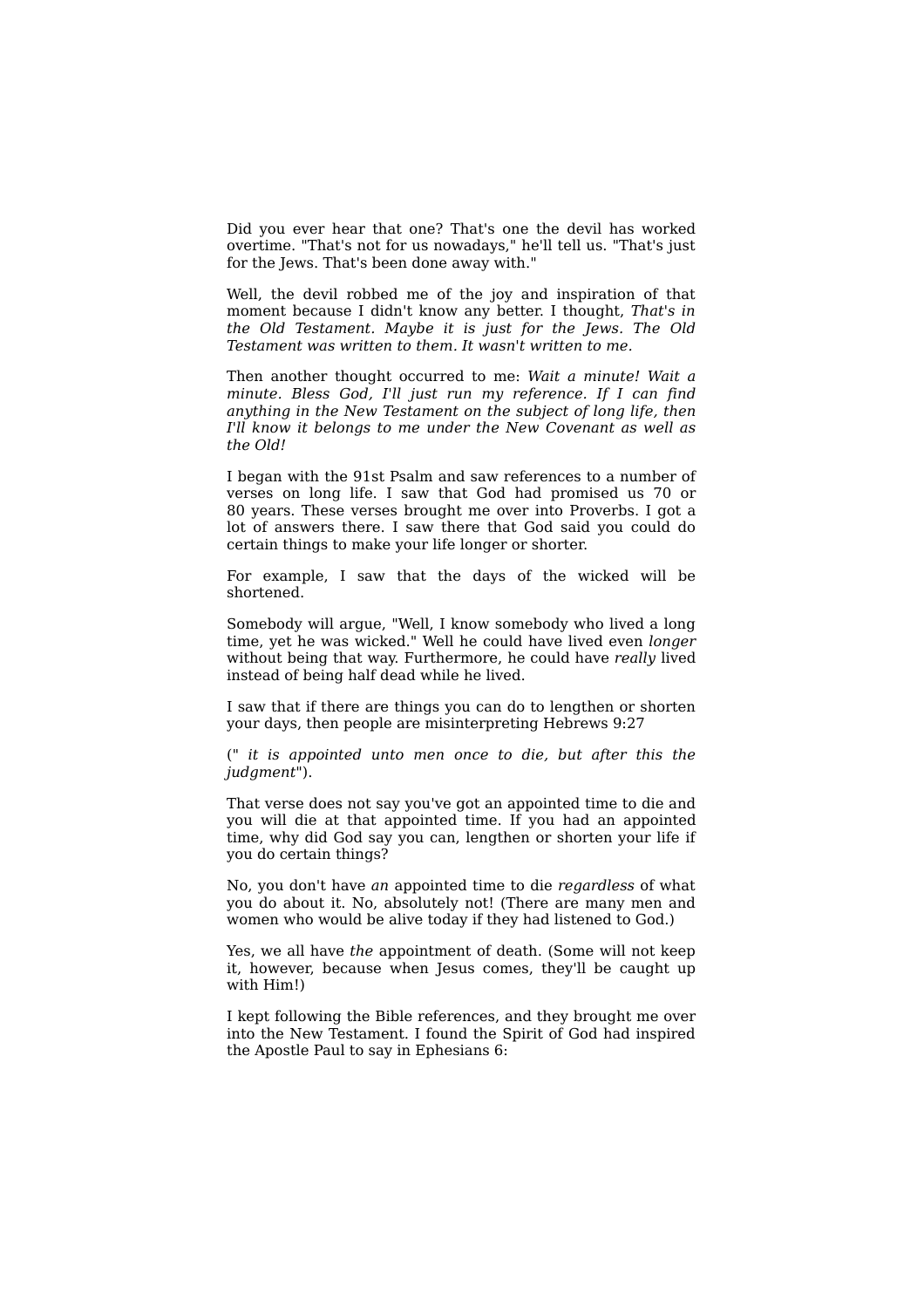## **EPHESIANS 6:1-3**

**1 Children, obey your parents in the Lord: for this is right.**

**2 Honour thy father and mother; which is the first commandment with promise;**

**3 That it may be well with thee, and thou mayest live long on the earth.**

I picked up a Full Gospel periodical a few years ago and read that an outstanding Bible teacher whose preaching and teaching I always enjoyed, had said, "Long life on the earth is not a New Testament blessing. It doesn't belong to us in the Church."

(Any of us can be right in our hearts and wrong in our heads.

Don't ever follow *everything* that is said by any man: teacher, prophet, preacher, or whomever. Examine his teachings in the light of the Word.)

When I read that teacher's statement, I thought to myself, *Doesn't he know that Ephesians is in the New Testament?*

Paul spoke here of "the first commandment with promise."

What is the promise? " *That it may be well with thee, and thou mayest live LONG on the earth*" (v. 3).

Then I found where Peter quoted Psalm 34:12:

## **FIRST PETER 3:10**

# **10 For he that will love life, and see good days, let him refrain his tongue from evil, and his lips that they speak no guile.**

I got those two scriptural witnesses, jumped out of my chair with my Bible in one hand, doubled up my fist, and kicked the devil out of the room.

I said, "Mr. Devil, you get out of here! That was you who moved in that supernatural way, speaking in an audible voice that sounded like it was from heaven. I'm *not* going to die today!

I'm *not* going to die tomorrow! That wasn't the Bible. It's not Scripture."

I shouted out loud, "I'm not going to die next week! I'm not going to die next year! I'm not going to die in the next five years! I'm not going to die in the next 10 years! I'm not going to die in the next 20 years! I'm not going to die in the next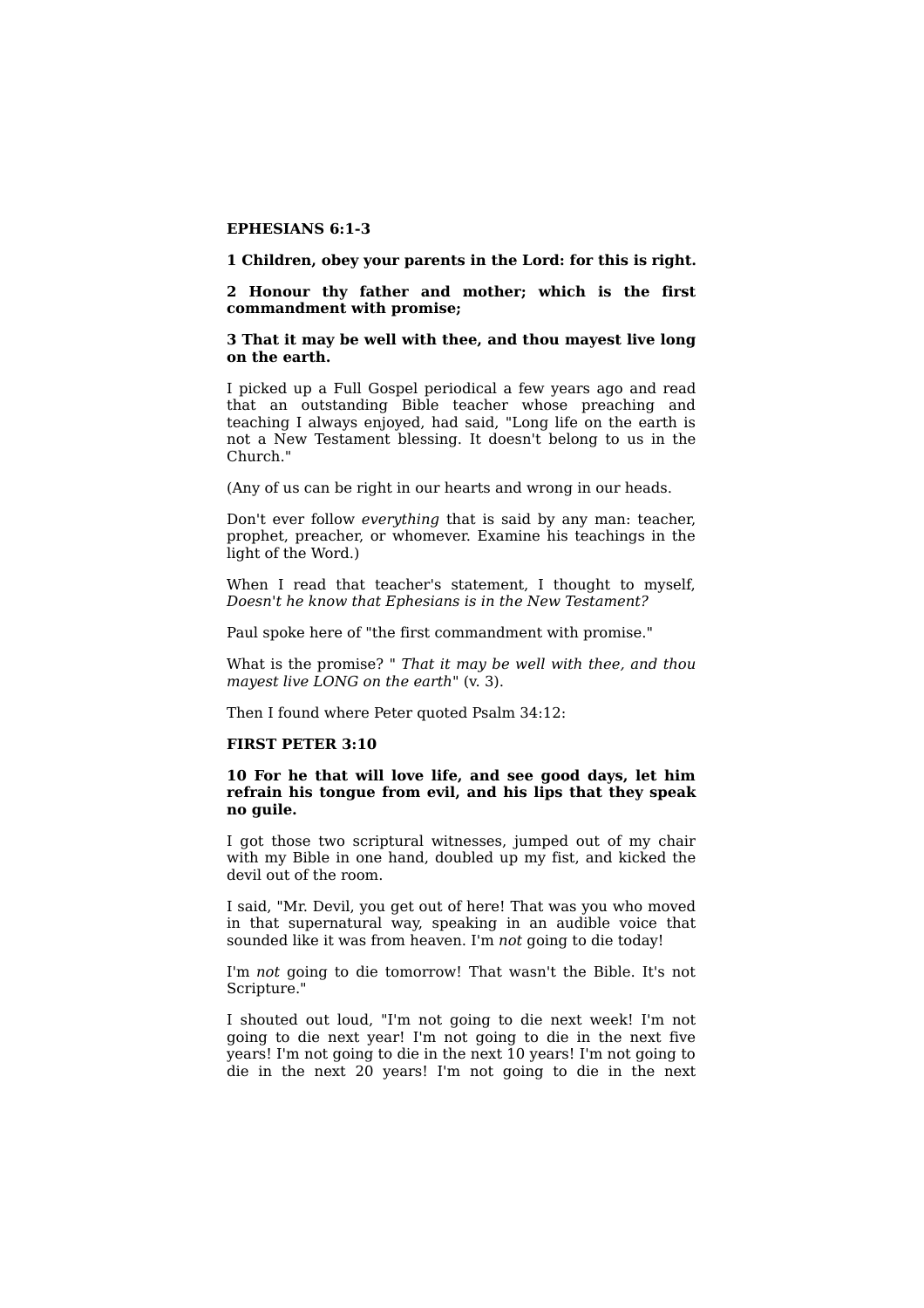30 years! I'm not going to die in the next 40 years! I'm not going to die in the next 50 years! I'm not going to die in the next 60 years!"

I was six days from my 17th birthday. You add 17 onto 60 and that puts me up over 70. The promise is 70 or 80 years.

Don't compromise. Don't settle for anything less than 70 or 80 —*and believe for ALL YOU CAN!*

You can do what you want to, but I'm going to live LONG on the earth. Hallelujah!

More than fifty years have come and gone, and I've enjoyed divine health. I tell folks that I haven't had the flu in more than fifty years. I don't believe in having the flu. I only accept things that come from Heaven—and the flu doesn't come from Heaven.

Have you ever heard of anyone having the heavenly flu?

Stop and think about it. That couldn't be right. It's always *Asian* flu, *Hong Kong* flu, etc. It comes from over where the devil and false religions are reigning supreme.

Good, Spirit-filled Christians hear on the radio, see on TV, or read in the newspaper that a flu epidemic is due, and they say, "Yeah, I'll be the first to get it." And, sure enough, they are. The devil heard them say it.

I was preaching in a Full Gospel church in October 1957 when an epidemic of Asian flu hit Southern California. I picked up *The Los Angeles Times* and the headline said that 2 million people in Southern California had the Asian flu. Our attendance dropped to 40 people a night.

The pastor of a Full Gospel church (think about it: Full Gospel that means it's supposed to be the whole Gospel) said, "Brother Hagin, aren't you afraid you will get the Asian flu?"

"No!" I said. "I don't mind telling you, I'll *never* have the Asian flu."

And that Full Gospel pastor, with unbelief running down his face like syrup down a syrup bucket, had such great respect, such great reverence, for the devil, he whispered, "Brother Hagin, I'd be afraid to say anything like that!"

I said, "Why?"

He said, "Why, don't you know the devil will hear you?" He didn't know God's the Almighty One. He didn't know He's the One who is more than enough. He thought the devil is the one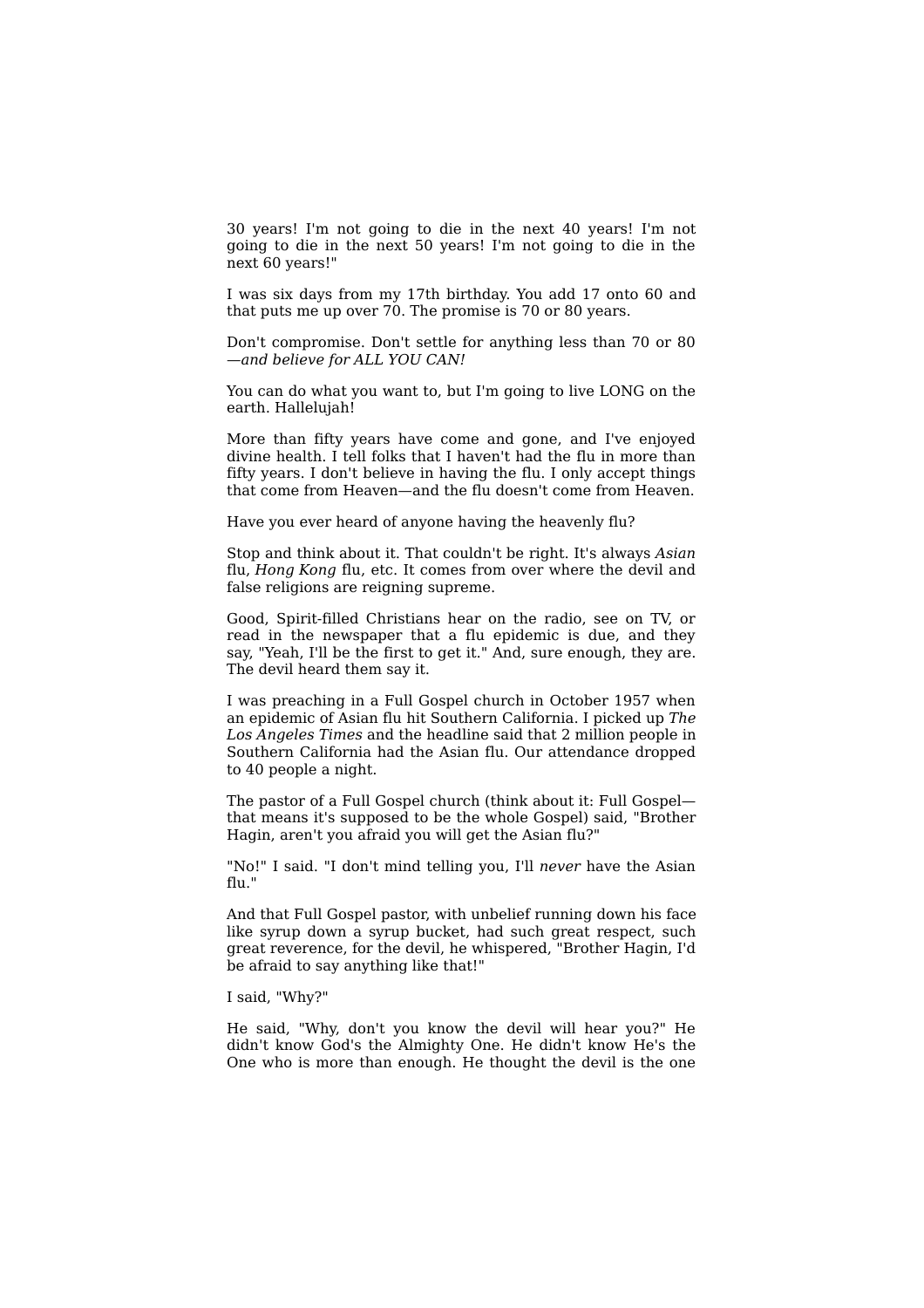who is more than enough, and he's going to put the flu on them.

He just whispered—knew he was in the presence of the devil.

Sure the devil was there; he had been buddying up to and bedding down with that preacher for years. Here this preacher was, whispering in the devil's presence, "Don't you know the devil will hear you?"

"Yeah," I said. "I wanted him to hear it. I said it for his benefit. He's the very dude I wanted to hear it!"

Don't accuse me of being unkind; I'm telling the truth. You'd be better off to stay at home and play mumblety-peg than go hear preachers like that. Life's too short. This thing is nearly over. Jesus is coming. It's too late to play religion. The Bible is so or it's not so. If it's so, let's have it. If it's not so, let's throw it away and forget about it. But I've proven for more than 50 years that it works—it works!

### *Chapter 4*

# *The Man Who Couldn't Be Saved*

## **Seventh: "I will show him my salvation."**

Salvation belongs to us.

Gipsy Smith, the English evangelist, used to tell a story about a man who came to the altar in one of his London meetings. Gipsy saw others hadn't been able to help him, and the man was struggling, so he went over to talk to him.

The man said, "I can't be saved."

"Oh yes, you can," Gipsy said. He told him the biblical story of the woman taken in adultery. He told him no matter how deep in sin he was, God would save him.

The man said, "You don't understand, Brother Smith. I work in the bookkeeping department of a certain company. I've stolen 10,000 pounds over the years and covered it up. Now if I get saved, I'll have to straighten this up. My boss is a hard man. He'll have me put in the penitentiary!"

Gipsy Smith told him, "It would be better for you to be saved and spend the rest of your life in the penitentiary and go to Heaven when you die than it would be to remain unsaved and go to hell."

"That's too big a price to pay," the man said, and he left.

The next morning as Gipsy descended the staircase into the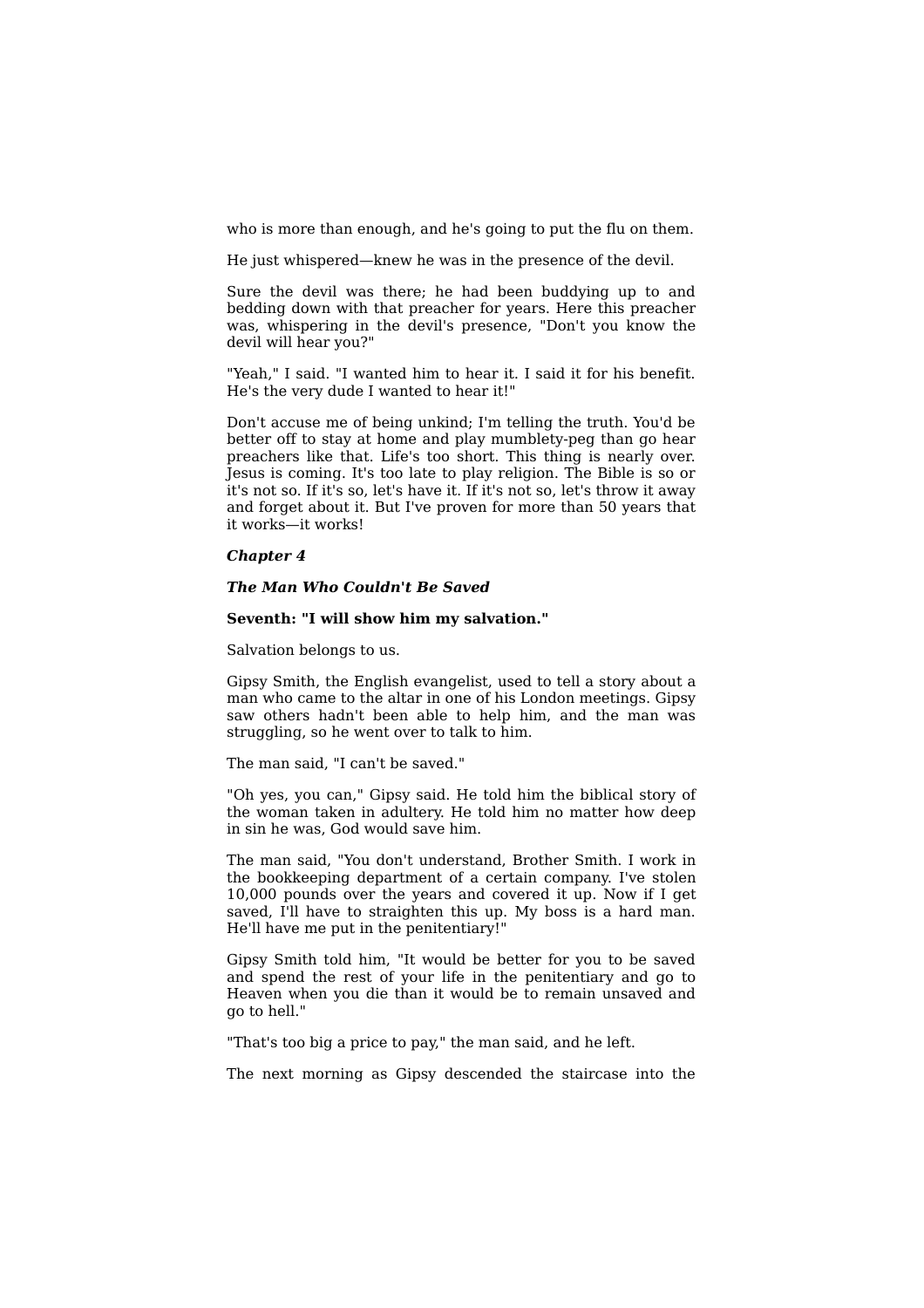hotel lobby, he looked out the lobby windows and saw a hatless and coatless man running down the street. This man crossed the street in the middle of the block, flew through the hotel's revolving doors, looked wildly around the lobby, ran up the stairs, and threw his arms around Gipsy.

"Oh, Brother Smith," he shouted, "It's just like you said! It's just like you said! Earth has no sorrows that Heaven cannot heal!"

The man told Gipsy his story. "Last night," he said, "I went home and couldn't sleep a wink. I laid awake all night wrestling with that thing, rolling from one side of the bed to the other.

Finally I decided I'd go straighten it out this morning."

He continued, "This morning I stood outside the company president's office for 10 minutes, trying to get enough courage to go in. I would start to open the door but would back off from it. I knew he was in there. I knew he's a hard man. Finally I told myself, *You've got to do it*! I opened the door, stepped inside, and was speechless. The president said, 'Speak up, man. My time is valuable. What do you want?'

"I stepped over to his desk and said, 'I went to Gipsy Smith's meeting last night.' And the president said, 'Well, did you get saved? Everybody else who goes out there does.'

"'No,' I told him, 'I didn't get saved. That's why I'm here.'

"The president said, 'There's no use coming to see me. I'm just an old sinner. I don't know anything about it. No use coming to see me.'

"'But you don't understand,' I said. 'I've stolen 10,000 pounds from this company. I have to make it right. I've kept it covered up all these years. I gambled it away on the races, and I can't pay it back.' I began to weep. I said, 'I want to make Heaven, and that thing stands between me and God.'

"My employer chomped down on his cigar and said, 'I'll tell you one thing, man. I'm sending you to the penitentiary. You're the most trusted employee I had. I met with the Board of Directors just last week. They voted to promote you to that desk right over there next to my personal secretary. But now I'm going to send you to the pen.'

"I told him, 'Well, that's all right, bless God. The burden's gone now, and I'm happy. I'll just spend the rest of my days shouting in the pen.'"

The bookkeeper told Gipsy he looked up and saw his employer chomp down on his cigar again. The man said, "You know, on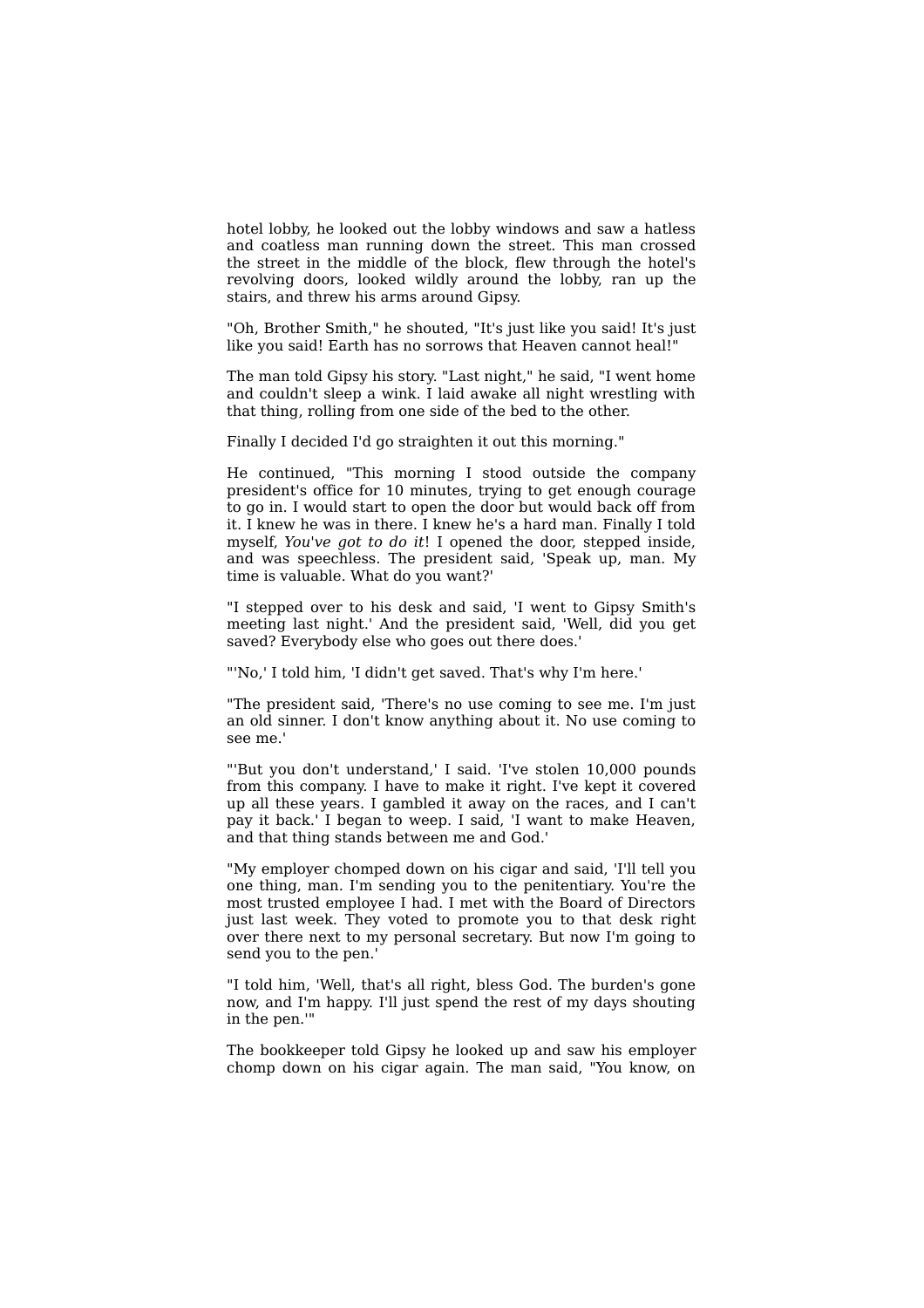second thought, I believe what I'll do is promote you.

You can get enough extra salary per year to pay back that 10,000

pounds with interest in several years." Then he said, "Man, just take the day off. Have a holiday. You've found God."

The bookkeeper forgot his coat and hat and ran out of that office down the street to Gipsy Smith's hotel. As he told his story, he was jumping up and down shouting. Gipsy said, "Both of us started shouting."

You see, God showed him His salvation. That salvation belongs to every sinner; to everyone out of fellowship with God

—**the God who is more than enough**: El Shaddai.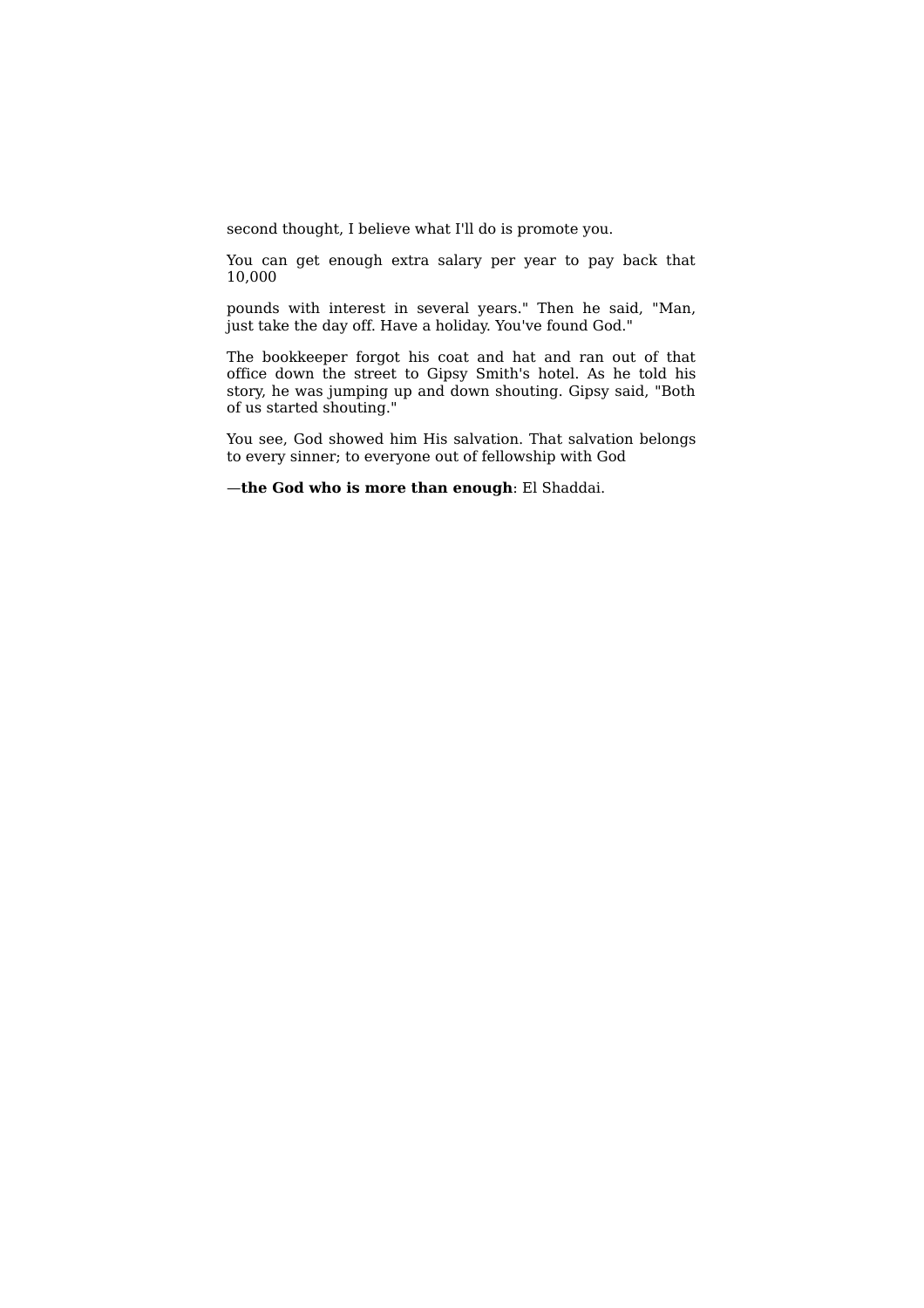# **Document Outline**

- El Shaddai
	- Copyright
	- Books by Kenneth Hagin
	- Contents
	- Chapter 1 The God Who Is More Than Enough
	- Chapter 2 Seven Things God Wants To Do for You
	- Chapter 3 How To Enjoy a Long Life
	- Chapter 4 The Man Who Couldn't Be Saved